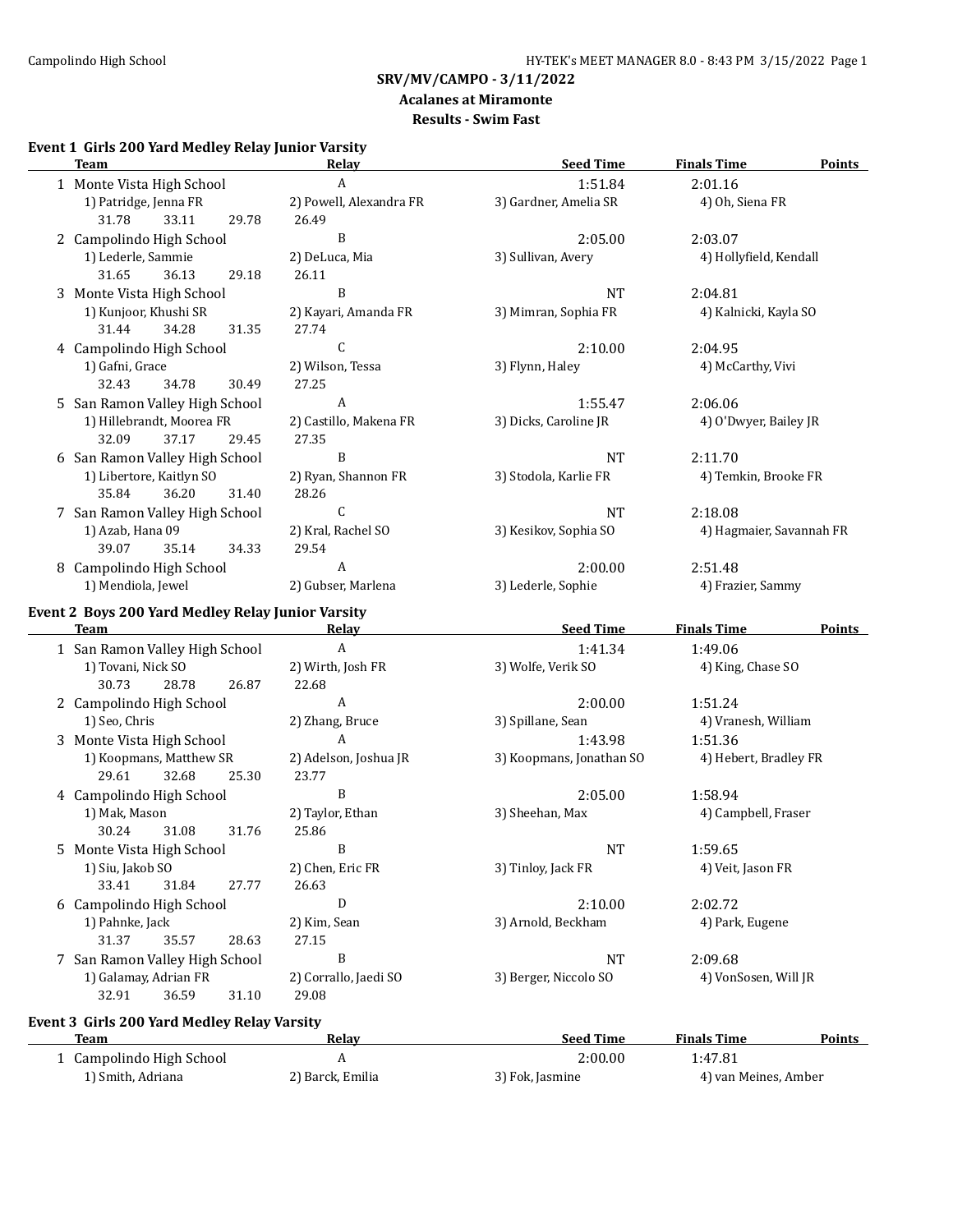# **Acalanes at Miramonte**

# **Results - Swim Fast**

# **(Event 3 Girls 200 Yard Medley Relay Varsity)**

|   | <b>Team</b>                    |       |       | Relav                 | <b>Seed Time</b>      | <b>Finals Time</b>      | <b>Points</b> |
|---|--------------------------------|-------|-------|-----------------------|-----------------------|-------------------------|---------------|
|   | 2 Monte Vista High School      |       |       | A                     | 1:51.84               | 1:49.18                 |               |
|   | 1) Kelly, Kyla SR              |       |       | 2) Lockyer, Hannah SR | 3) Hemige, Pooja JR   | 4) Ryan, Anna SR        |               |
|   | 28.41                          | 29.86 | 26.41 | 24.50                 |                       |                         |               |
|   | 3 San Ramon Valley High School |       |       | A                     | 1:55.47               | 1:55.63                 |               |
|   | 1) Stevenson, Miranda SO       |       |       | 2) Gregory, Hayley SO | 3) Widmer, Ashlyn JR  | 4) Giannini, Talia SR   |               |
|   | 27.83                          | 32.99 | 28.36 | 26.45                 |                       |                         |               |
|   | 4 San Ramon Valley High School |       |       | B                     | <b>NT</b>             | 1:58.61                 |               |
|   | 1) Senn, Ana FR                |       |       | 2) Hoffman, Morgan SO | 3) MacBryde, Sarah SR | 4) Wight, Caroline SR   |               |
|   | 30.71                          | 33.80 | 28.75 | 25.35                 |                       |                         |               |
|   | 5 Campolindo High School       |       |       | B                     | 2:05.00               | 1:59.40                 |               |
|   | 1) Stambaugh, Regan            |       |       | 2) Dendinger, Anna    | 3) Wilkalis, Whitney  | 4) Healy, Lauren        |               |
|   | 30.36                          | 34.85 | 28.23 | 25.96                 |                       |                         |               |
|   | 6 Monte Vista High School      |       |       | B                     | <b>NT</b>             | 2:00.69                 |               |
|   | 1) Fissel, Olivia SR           |       |       | 2) Simpson, Aubrey JR | 3) Deng, Valentina FR | 4) Ornelas, Isabella JR |               |
|   | 30.53                          | 33.83 | 28.95 | 27.38                 |                       |                         |               |
|   | 7 Campolindo High School       |       |       | C                     | 2:10.00               | 2:04.58                 |               |
|   | 1) Joyce, Delaney              |       |       | 2) Resnick, Ashley    | 3) Rorabaugh, Emma    | 4) Smith, Rylan         |               |
|   | 30.95                          | 44.10 | 22.36 | 27.17                 |                       |                         |               |
| 8 | San Ramon Valley High School   |       |       | C                     | <b>NT</b>             | 2:05.53                 |               |
|   | 1) MacBryde, Emily SR          |       |       | 2) Tseng, Ava SO      | 3) Iattoni, Ashley SO | 4) Widmer, Kaylee SO    |               |
|   | 30.40                          | 35.31 | 30.06 | 29.76                 |                       |                         |               |

# **Event 4 Boys 200 Yard Medley Relay Varsity**

|   | Team                           |       |       | <b>Relay</b>             | <b>Seed Time</b>       | <b>Finals Time</b>    | <b>Points</b> |
|---|--------------------------------|-------|-------|--------------------------|------------------------|-----------------------|---------------|
|   | 1 Campolindo High School       |       |       | A                        | 2:00.00                | 1:39.32               |               |
|   | 1) Younger, Owen               |       |       | 2) Yavuzer-Judd, Theoden | 3) Barck, Henrik       | 4) Rego, Nate         |               |
|   | 25.96                          | 27.21 | 23.78 | 22.37                    |                        |                       |               |
|   | 2 Monte Vista High School      |       |       | A                        | 1:43.98                | 1:42.17               |               |
|   | 1) Palmer, Ian JR              |       |       | 2) VonderAhe, Nick JR    | 3) Chen, Andrew JR     | 4) Bush, Ryen SR      |               |
|   | 26.53                          | 36.81 | 16.42 | 22.41                    |                        |                       |               |
|   | 3 San Ramon Valley High School |       |       | A                        | 1:41.34                | 1:42.83               |               |
|   | 1) Kannan, Amit FR             |       |       | 2) Tay, David JR         | 3) Harandi, Kushawn FR | 4) Haket, Dane SR     |               |
|   | 26.62                          | 29.08 | 25.22 | 21.91                    |                        |                       |               |
|   | 4 Monte Vista High School      |       |       | B                        | <b>NT</b>              | 1:45.60               |               |
|   | 1) Arney, Drew SO              |       |       | 2) Kan, Sammy SO         | 3) Zhang, Edi JR       | 4) Poulleau, Caden JR |               |
|   | 27.85                          | 29.00 | 24.82 | 23.93                    |                        |                       |               |
|   | 5 Campolindo High School       |       |       | B                        | 2:05.00                | 1:47.42               |               |
|   | 1) Chivers, Garrett            |       |       | 2) Smith, Parker         | 3) Bruno, Alex         | 4) Velek, Evan        |               |
|   | 26.68                          | 29.94 | 26.81 | 23.99                    |                        |                       |               |
| 6 | San Ramon Valley High School   |       |       | B                        | <b>NT</b>              | 1:49.32               |               |
|   | 1) Leary, Connor SO            |       |       | 2) Graham, Benjamin SO   | 3) Brents, Robby SO    | 4) Jones, Sawyer SO   |               |
|   | 28.29                          | 31.46 | 25.57 | 24.00                    |                        |                       |               |
|   | 7 San Ramon Valley High School |       |       | C                        | <b>NT</b>              | 1:51.07               |               |
|   | 1) Cheney, Nate SO             |       |       | 2) Parkinson, Shane SO   | 3) Nelson, JJ JR       | 4) Wold, Matthew SR   |               |
|   | 27.84                          | 31.52 | 26.22 | 25.49                    |                        |                       |               |

# **Event 5 Girls 200 Yard Freestyle Junior Varsity**

| <b>Name</b>       |       |       | Yr School              | <b>Seed Time</b> | <b>Finals Time</b> | <b>Points</b> |
|-------------------|-------|-------|------------------------|------------------|--------------------|---------------|
| 1 Frazier, Nikki  |       |       | Campolindo High School | 2:10.10          | 2:08.48            |               |
| 30.28             | 33.31 | 33.78 | 31.11                  |                  |                    |               |
| 2 Mendiola, Jewel |       |       | Campolindo High School | 2:10.00          | 2:10.52            |               |
| 30.11             | 32.81 | 33.48 | 34.12                  |                  |                    |               |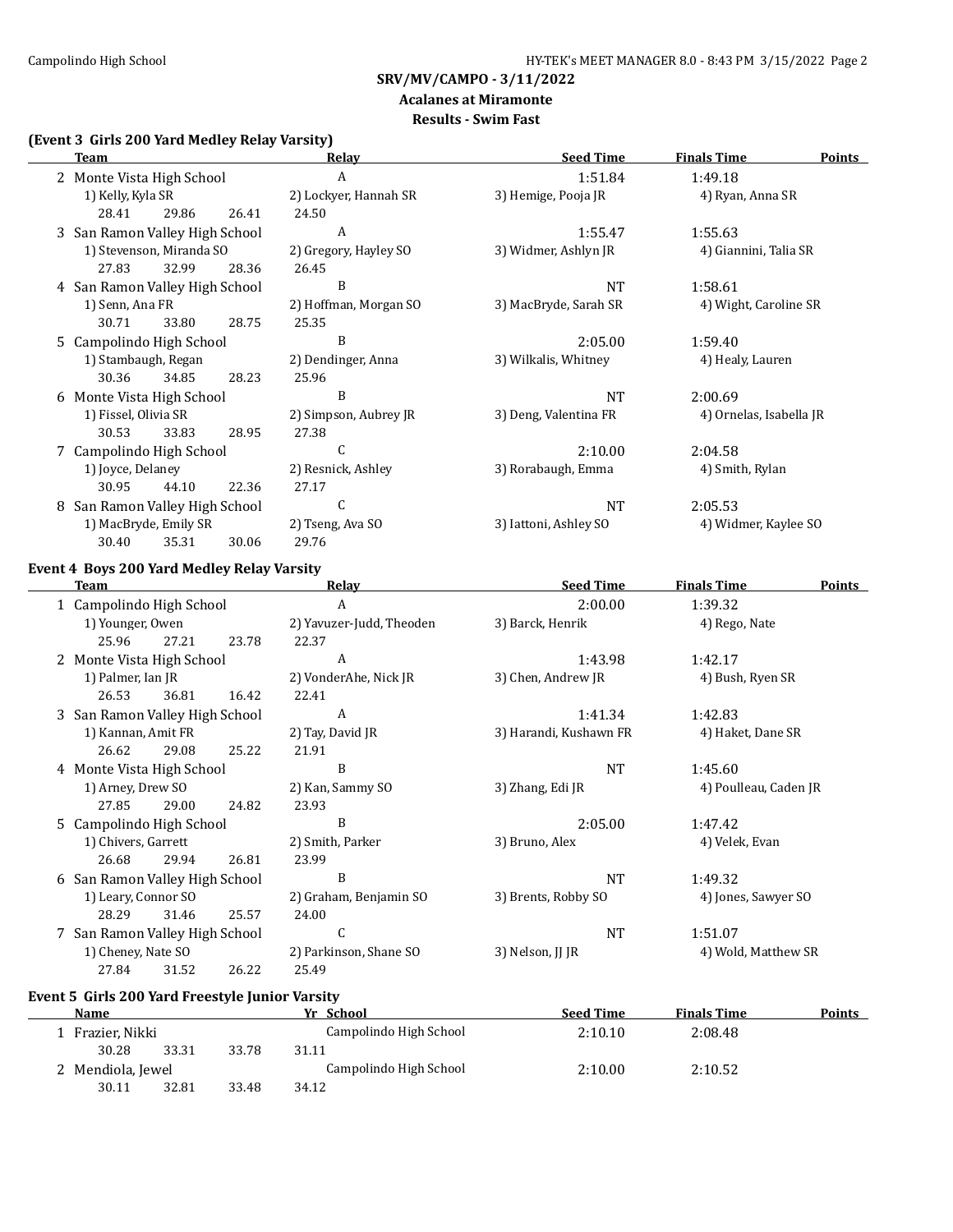#### **Acalanes at Miramonte Results - Swim Fast**

# **(Event 5 Girls 200 Yard Freestyle Junior Varsity)**

|   | <u>Name</u>              |       |       | Yr School                       | <b>Seed Time</b> | <b>Finals Time</b> | <b>Points</b> |
|---|--------------------------|-------|-------|---------------------------------|------------------|--------------------|---------------|
|   | 3 Patridge, Jenna        |       |       | FR Monte Vista High School      | 2:12.04          | 2:12.07            |               |
|   | 30.97                    | 33.89 | 34.83 | 32.38                           |                  |                    |               |
|   | 4 Menard, London         |       |       | Campolindo High School          | 2:10.50          | 2:12.34            |               |
|   | 30.18                    | 33.83 | 34.35 | 33.98                           |                  |                    |               |
|   | 5 Balassi, Siena         |       |       | Campolindo High School          | 2:11.98          | 2:14.43            |               |
|   | 31.18                    | 34.17 | 35.21 | 33.87                           |                  |                    |               |
|   | 6 Sanders, Brooke        |       |       | FR San Ramon Valley High School | 2:22.85          | 2:16.99            |               |
|   | 31.14                    | 35.08 | 36.10 | 34.67                           |                  |                    |               |
|   | 7 Thornson, Jolie        |       |       | FR Monte Vista High School      | 2:20.77          | 2:21.06            |               |
|   | 32.87                    | 36.02 | 36.60 | 35.57                           |                  |                    |               |
| 8 | Bansi, Sheen             |       |       | SO Monte Vista High School      | 2:19.74          | 2:21.18            |               |
|   | 30.51                    | 35.81 | 37.34 | 37.52                           |                  |                    |               |
|   | 9 Nakazato, Emma         |       |       | FR Monte Vista High School      | 2:19.00          | 2:21.68            |               |
|   | 31.13                    | 34.68 | 37.44 | 38.43                           |                  |                    |               |
|   | 10 Freudenberger, Cailyn |       |       | IR San Ramon Valley High School | 2:25.12          | 2:21.70            |               |
|   | 31.31                    | 36.36 | 37.50 | 36.53                           |                  |                    |               |
|   | 11 Libertore, Kaitlyn    |       |       | SO San Ramon Valley High School | 2:23.14          | 2:24.14            |               |
|   | 32.05                    | 35.46 | 38.55 | 38.08                           |                  |                    |               |
|   | 12 Patridge, Allie       |       |       | SR Monte Vista High School      | 2:30.85          | 2:27.68            |               |
|   | 32.32                    | 37.55 | 39.44 | 38.37                           |                  |                    |               |

#### **Event 6 Boys 200 Yard Freestyle Junior Varsity**

|   | Name                 |       |       | Yr School                          | <b>Seed Time</b> | <b>Finals Time</b> | <b>Points</b> |
|---|----------------------|-------|-------|------------------------------------|------------------|--------------------|---------------|
|   | 1 Roncagliolo, Nico  |       |       | SO San Ramon Valley High School    | 2:03.55          | 2:00.84            |               |
|   | 27.49                | 29.83 | 31.70 | 31.82                              |                  |                    |               |
|   | 2 Hughes, Jason      |       |       | SO Monte Vista High School         | 2:09.30          | 2:04.90            |               |
|   | 28.95                | 31.99 | 32.71 | 31.25                              |                  |                    |               |
|   | 3 Tzorbatzakis, Niko |       |       | Campolindo High School             | NT               | 2:05.98            |               |
|   | 28.50                | 31.61 | 32.93 | 32.94                              |                  |                    |               |
|   | 4 Gardner, Will      |       |       | SO Monte Vista High School         | NT               | 2:07.83            |               |
|   | 28.67                | 32.85 | 34.52 | 31.79                              |                  |                    |               |
|   | 5 Veit, Jason        |       |       | FR Monte Vista High School         | 2:09.83          | 2:08.59            |               |
|   | 28.65                | 32.72 | 34.45 | 32.77                              |                  |                    |               |
|   | 6 Bronson, Callen    |       |       | Campolindo High School             | NT               | 2:09.14            |               |
|   | 28.74                | 32.94 | 34.26 | 33.20                              |                  |                    |               |
|   | 7 VonSosen, Will     |       |       | San Ramon Valley High School<br>IR | 2:09.14          | 2:09.48            |               |
|   | 28.64                | 33.05 | 34.45 | 33.34                              |                  |                    |               |
| 8 | Pahnke, Max          |       |       | Campolindo High School             | NT               | 2:12.78            |               |
|   | 28.96                | 32.41 | 35.76 | 35.65                              |                  |                    |               |

#### **Event 7 Girls 200 Yard Freestyle Varsity**

| <b>Name</b>         |       | Yr School |                                | <b>Seed Time</b> | <b>Finals Time</b> | Points |
|---------------------|-------|-----------|--------------------------------|------------------|--------------------|--------|
| 1 Smith, Adriana    |       |           | Campolindo High School         | 1:59.20          | 1:54.22            |        |
| 27.19               | 29.08 | 29.31     | 28.64                          |                  |                    |        |
| 2 Kelly, Kyla       |       |           | Monte Vista High School<br>SR. | <b>NT</b>        | 1:58.66            |        |
| 27.87               | 30.16 | 30.66     | 29.97                          |                  |                    |        |
| 3 Blackwell, Maddie |       |           | Campolindo High School         | 1:58.00          | 1:58.79            |        |
| 27.51               | 30.17 | 30.76     | 30.35                          |                  |                    |        |
| 4 Ouon, Genesee     |       |           | Monte Vista High School<br>SO. | 1:59.41          | 1:59.41            |        |
| 27.47               | 30.45 | 31.03     | 30.46                          |                  |                    |        |
| 5 Levenfeld, Kaia   |       |           | Campolindo High School         | 2:00.50          | 2:01.37            |        |
| 28.77               | 31.30 | 30.77     | 30.53                          |                  |                    |        |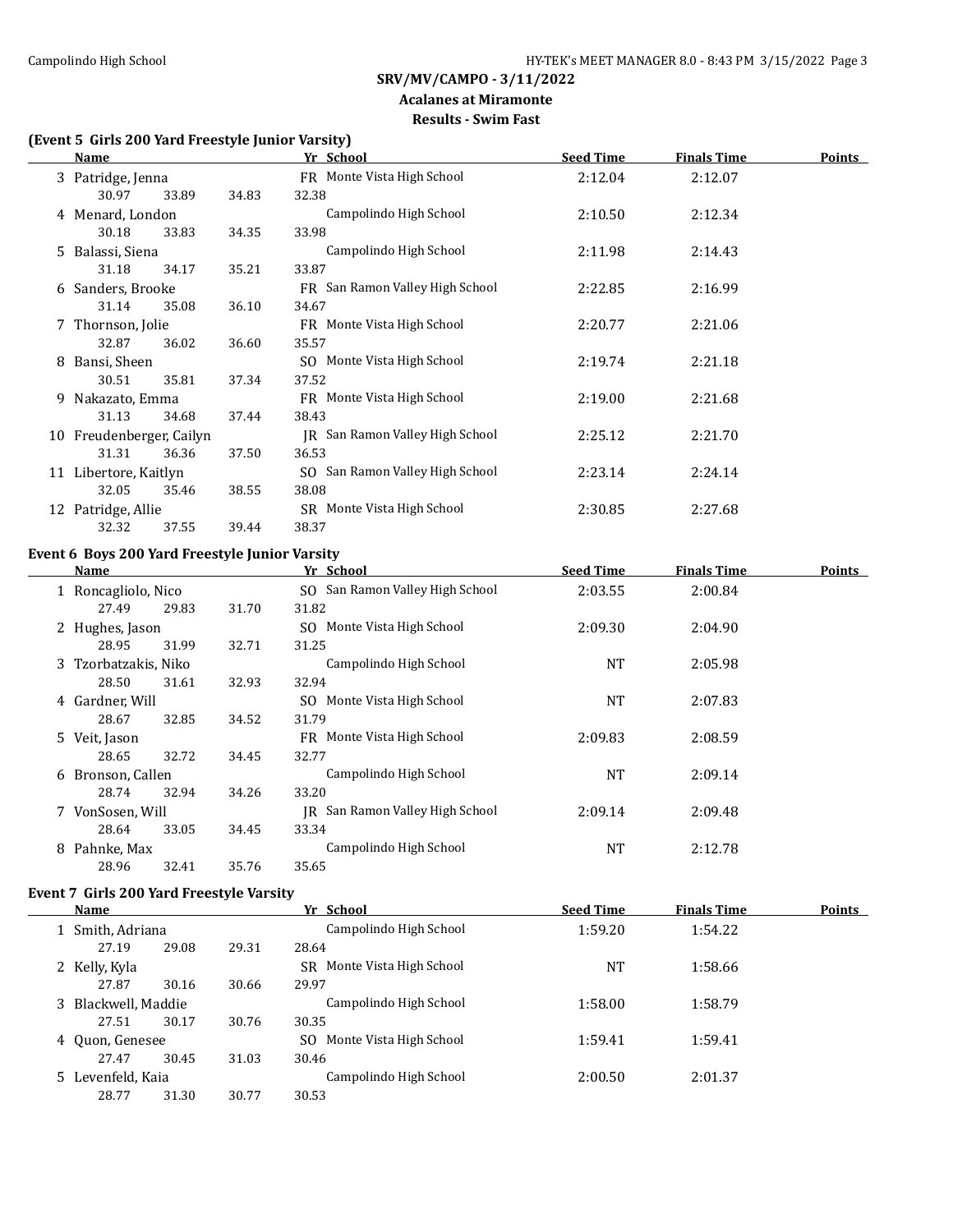#### **Acalanes at Miramonte Results - Swim Fast**

# **(Event 7 Girls 200 Yard Freestyle Varsity)**

|    | Name                 |       |       | Yr School                       | <b>Seed Time</b> | <b>Finals Time</b> | <b>Points</b> |
|----|----------------------|-------|-------|---------------------------------|------------------|--------------------|---------------|
|    | 6 Tseng, Ava         |       |       | SO San Ramon Valley High School | 2:02.94          | 2:01.61            |               |
|    | 28.64                | 30.79 | 31.23 | 30.95                           |                  |                    |               |
|    | 7 Fok, Lexi          |       |       | Campolindo High School          | 1:59.50          | 2:01.66            |               |
|    | 28.74                | 31.71 | 30.84 | 30.37                           |                  |                    |               |
| 8  | Peterson, Sarah      |       |       | SR San Ramon Valley High School | 2:01.47          | 2:02.89            |               |
|    | 28.57                | 31.55 | 31.40 | 31.37                           |                  |                    |               |
|    | 9 Turner, Maile      |       |       | SO Monte Vista High School      | 2:04.68          | 2:04.26            |               |
|    | 28.00                | 30.88 | 32.66 | 32.72                           |                  |                    |               |
| 10 | Baker, Clare         |       |       | Campolindo High School          | 2:03.37          | 2:04.97            |               |
|    | 28.81                | 31.88 | 32.43 | 31.85                           |                  |                    |               |
| 11 | Bove, Natalie        |       |       | Campolindo High School          | 2:04.83          | 2:05.37            |               |
|    | 28.94                | 31.85 | 32.57 | 32.01                           |                  |                    |               |
| 12 | Ornelas, Isabella    |       |       | IR Monte Vista High School      | NT               | 2:14.00            |               |
|    | 31.26                | 32.94 | 34.93 | 34.87                           |                  |                    |               |
| 13 | Mundelius, Annabelle |       |       | IR San Ramon Valley High School | 2:14.85          | 2:15.61            |               |
|    | 30.89                | 34.15 | 35.92 | 34.65                           |                  |                    |               |
|    | 14 Knapp, Avery      |       |       | SO San Ramon Valley High School | 2:13.85          | 2:15.71            |               |
|    | 28.54                | 33.77 | 36.85 | 36.55                           |                  |                    |               |

# **Event 8 Boys 200 Yard Freestyle Varsity**

|    | Name                |       |       | Yr School                       | <b>Seed Time</b> | <b>Finals Time</b> | <b>Points</b> |
|----|---------------------|-------|-------|---------------------------------|------------------|--------------------|---------------|
|    | 1 Zhang, Edi        |       |       | JR Monte Vista High School      | 1:51.61          | 1:49.46            |               |
|    | 25.80               | 27.49 | 27.92 | 28.25                           |                  |                    |               |
|    | 2 Chu, Michael      |       |       | Campolindo High School          | 1:51.14          | 1:52.00            |               |
|    | 26.18               | 28.72 | 28.67 | 28.43                           |                  |                    |               |
|    | 3 Fleming, Caleb    |       |       | Campolindo High School          | NT               | 1:52.17            |               |
|    | 26.55               | 29.20 | 28.96 | 27.46                           |                  |                    |               |
| 4  | Colpo, Thomas       |       |       | Campolindo High School          | 1:52.30          | 1:53.98            |               |
|    | 26.36               | 28.82 | 30.09 | 28.71                           |                  |                    |               |
| 5. | Borden, Nicholas    |       |       | IR San Ramon Valley High School | 1:56.58          | 1:55.13            |               |
|    | 25.46               | 29.71 | 30.78 | 29.18                           |                  |                    |               |
| 6  | Rago, Luca          |       |       | Campolindo High School          | NT               | 1:55.42            |               |
|    | 25.98               | 29.08 | 30.47 | 29.89                           |                  |                    |               |
|    | 7 Brents, Robby     |       |       | SO San Ramon Valley High School | 1:56.58          | 1:56.60            |               |
|    | 26.59               | 29.20 | 30.22 | 30.59                           |                  |                    |               |
| 8  | Poulleau, Caden     |       |       | JR Monte Vista High School      | 2:02.13          | 1:58.26            |               |
|    | 26.59               | 30.23 | 31.06 | 30.38                           |                  |                    |               |
|    | 9 Huberty, Jacksonn |       |       | SO Monte Vista High School      | 2:00.76          | 2:00.03            |               |
|    | 27.75               | 30.40 | 31.63 | 30.25                           |                  |                    |               |
| 10 | Lerouge, Adrien     |       |       | FR Monte Vista High School      | 1:57.43          | 2:01.07            |               |
|    | 27.21               | 30.89 | 31.61 | 31.36                           |                  |                    |               |
| 11 | Leary, Connor       |       |       | SO San Ramon Valley High School | 1:55.62          | 2:04.27            |               |
|    | 26.90               | 30.19 | 33.35 | 33.83                           |                  |                    |               |

# **Event 9 Girls 100 Yard IM Junior Varsity**

| <b>Name</b>       |       | Yr School                  | <b>Seed Time</b> | <b>Finals Time</b>   | <b>Points</b> |
|-------------------|-------|----------------------------|------------------|----------------------|---------------|
| 1 Calica, Meliana |       | Campolindo High School     | 1:07.50          | 1:08.01              |               |
| 31.14             | 36.87 |                            |                  |                      |               |
| 2 Oh, Siena       |       | FR Monte Vista High School |                  | <b>NT</b><br>1:08.16 |               |
| 31.35             | 36.81 |                            |                  |                      |               |
| 3 Sullivan, Avery |       | Campolindo High School     | 1:09.57          | 1:09.45              |               |
| 31.35             | 38.10 |                            |                  |                      |               |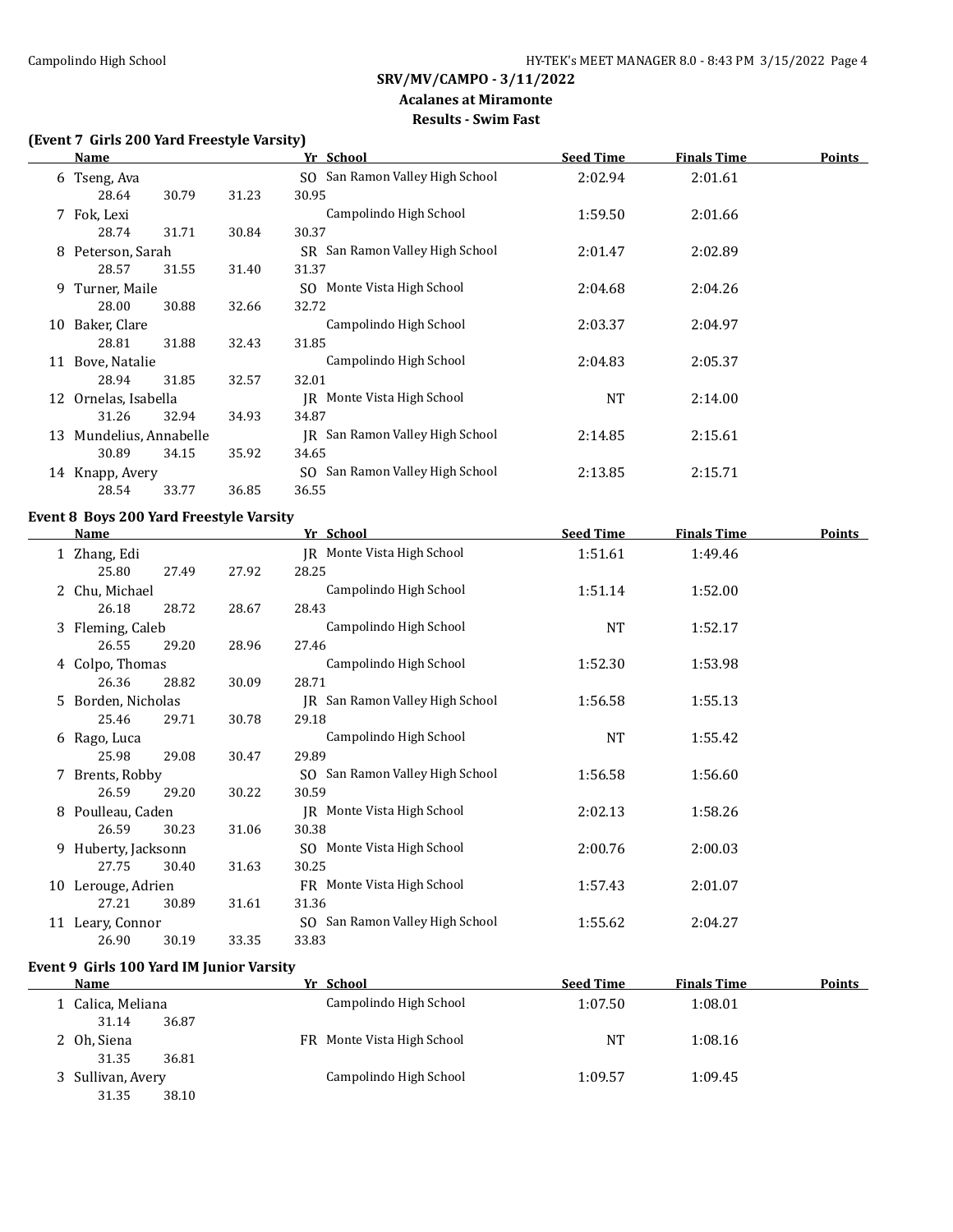# **Acalanes at Miramonte**

# **Results - Swim Fast**

# **(Event 9 Girls 100 Yard IM Junior Varsity)**

|    | <b>Name</b>                           | Yr School                       | <b>Seed Time</b> | <b>Finals Time</b> | <b>Points</b> |
|----|---------------------------------------|---------------------------------|------------------|--------------------|---------------|
|    | 4 Zhang, Sydney<br>32.00<br>38.40     | Campolindo High School          | 1:09.91          | 1:10.40            |               |
|    | 5 DeLuca, Mia<br>33.39<br>38.10       | Campolindo High School          | 1:10.00          | 1:11.49            |               |
|    | 6 Fisher, Cheney<br>32.48<br>39.71    | SO Monte Vista High School      | NT               | 1:12.19            |               |
|    | 7 Jessop, Charlotte<br>40.12<br>32.92 | SO Monte Vista High School      | NT               | 1:13.04            |               |
|    | 8 Ryan, Shannon<br>35.19<br>38.19     | FR San Ramon Valley High School | 1:12.41          | 1:13.38            |               |
|    | 9 Thornson, Jolie<br>34.74<br>38.90   | FR Monte Vista High School      | NT               | 1:13.64            |               |
| 10 | Stodola, Karlie<br>33.82<br>42.89     | FR San Ramon Valley High School | 1:17.41          | 1:16.71            |               |
|    | 11 Azab, Dana<br>35.93<br>42.83       | SO San Ramon Valley High School | 1:21.69          | 1:18.76            |               |
|    | 12 Connelly, Julia<br>37.55<br>42.21  | JR San Ramon Valley High School | <b>NT</b>        | 1:19.76            |               |
| 13 | Ferreira, Mia<br>41.68<br>43.94       | SO San Ramon Valley High School | NT               | 1:25.62            |               |
|    | 14 Binder, Hannah<br>47.64<br>40.69   | SO San Ramon Valley High School | 1:32.90          | 1:28.33            |               |

# **Event 10 Boys 100 Yard IM Junior Varsity**

|   | <b>Name</b>                          |     | Yr School                       | <b>Seed Time</b> | <b>Finals Time</b> | <b>Points</b> |
|---|--------------------------------------|-----|---------------------------------|------------------|--------------------|---------------|
|   | 1 Zhang, Bruce<br>28.26<br>32.63     |     | Campolindo High School          | 1:01.00          | 1:00.89            |               |
|   | 2 King, Dylan<br>32.80<br>28.12      |     | Campolindo High School          | 1:02.50          | 1:00.92            |               |
|   | 3 Montero, Joaquin<br>28.78<br>34.14 |     | Campolindo High School          | 1:02.81          | 1:02.92            |               |
|   | 4 Vranesh, William<br>29.37<br>33.63 |     | Campolindo High School          | 1:02.00          | 1:03.00            |               |
|   | 5 Rolleri, Evan<br>28.35<br>34.87    |     | SO San Ramon Valley High School | 1:02.75          | 1:03.22            |               |
|   | 6 Corrallo, Jaedi<br>30.16<br>34.10  |     | SO San Ramon Valley High School | 1:03.62          | 1:04.26            |               |
|   | 7 Wirth, Josh<br>30.71<br>34.05      |     | FR San Ramon Valley High School | 1:04.50          | 1:04.76            |               |
|   | 8 Tinloy, Jack<br>35.31<br>31.19     |     | FR Monte Vista High School      | <b>NT</b>        | 1:06.50            |               |
| 9 | Chen, Eric<br>33.43<br>33.97         |     | FR Monte Vista High School      | <b>NT</b>        | 1:07.40            |               |
|   | 10 Felson, Dylan<br>32.35<br>36.11   |     | Campolindo High School          | <b>NT</b>        | 1:08.46            |               |
|   | 11 Wang, Nathan<br>32.80<br>36.30    |     | FR Monte Vista High School      | <b>NT</b>        | 1:09.10            |               |
|   | 12 Siu, Jakob<br>32.54<br>37.09      |     | SO Monte Vista High School      | <b>NT</b>        | 1:09.63            |               |
|   | 13 Arnold, Beckham<br>31.11<br>38.78 |     | Campolindo High School          | <b>NT</b>        | 1:09.89            |               |
|   | 14 Gusev, Victor<br>33.28<br>38.92   | FR. | Monte Vista High School         | <b>NT</b>        | 1:12.20            |               |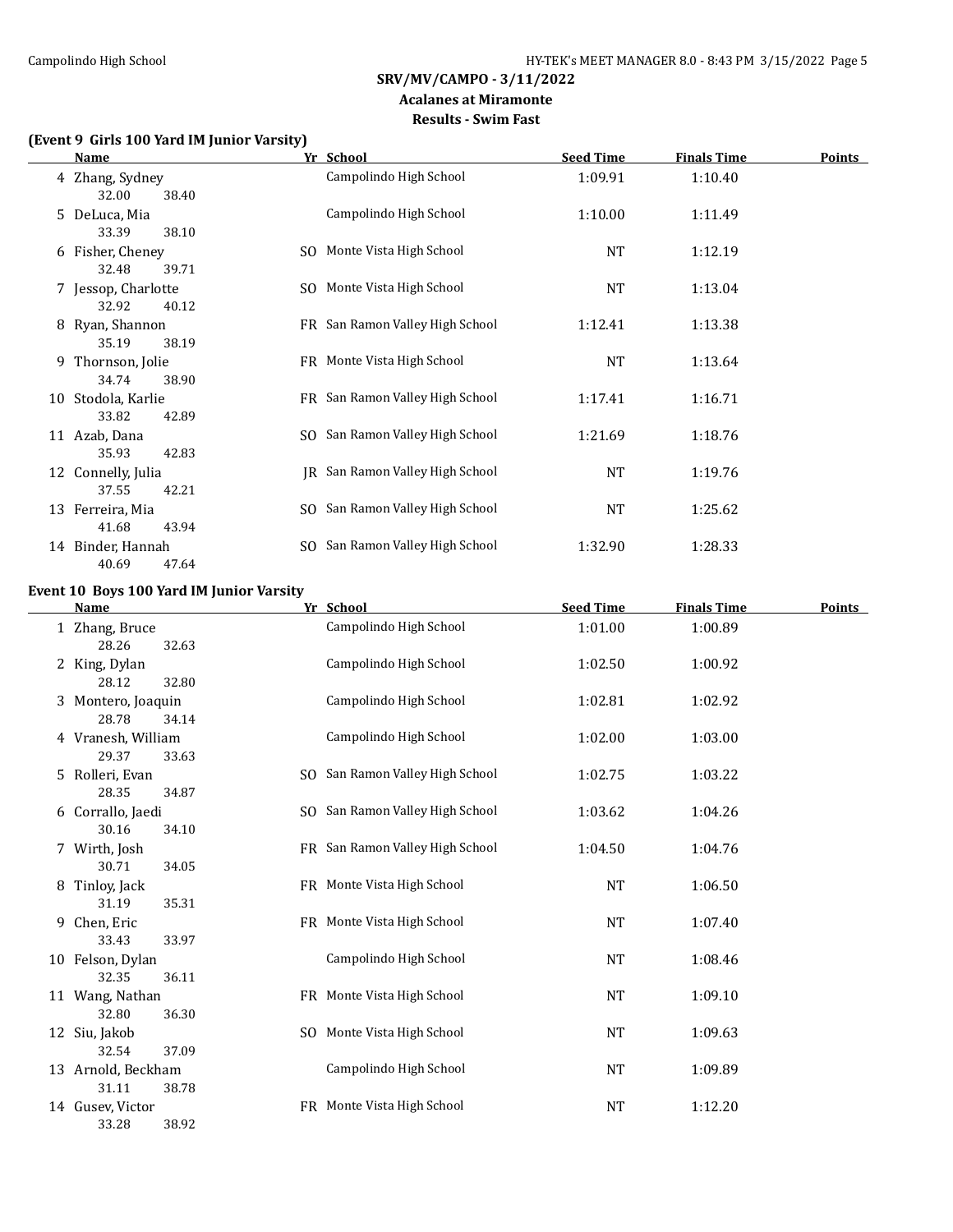#### **Acalanes at Miramonte Results - Swim Fast**

#### **Event 11 Girls 200 Yard IM Varsity**

|   | Name                |       |       | Yr School                       | <b>Seed Time</b> | <b>Finals Time</b> | <b>Points</b> |
|---|---------------------|-------|-------|---------------------------------|------------------|--------------------|---------------|
|   | 1 Barck, Emilia     |       |       | Campolindo High School          | 2:10.00          | 2:07.94            |               |
|   | 28.90               | 32.38 | 36.97 | 29.69                           |                  |                    |               |
|   | 2 Lockyer, Hannah   |       |       | SR Monte Vista High School      | 2:09.78          | 2:09.39            |               |
|   | 29.48               | 31.82 | 36.44 | 31.65                           |                  |                    |               |
|   | 3 Fok, Jasmine      |       |       | Campolindo High School          | 2:10.10          | 2:10.58            |               |
|   | 28.55               | 32.96 | 38.64 | 30.43                           |                  |                    |               |
|   | 4 Widmer, Ashlyn    |       |       | JR San Ramon Valley High School | <b>NT</b>        | 2:16.05            |               |
|   | 29.14               | 34.05 | 40.31 | 32.55                           |                  |                    |               |
|   | 5 Indrisano, Ariel  |       |       | Campolindo High School          | 2:14.14          | 2:16.45            |               |
|   | 29.90               | 35.10 | 40.61 | 30.84                           |                  |                    |               |
|   | 6 Ryan, Anna        |       |       | SR Monte Vista High School      | NT               | 2:16.66            |               |
|   | 29.38               | 36.25 | 39.46 | 31.57                           |                  |                    |               |
|   | 7 Wilkalis, Whitney |       |       | Campolindo High School          | 2:14.14          | 2:17.86            |               |
|   | 29.90               | 35.40 | 40.77 | 31.79                           |                  |                    |               |
| 8 | Deng, Valentina     |       |       | FR Monte Vista High School      | NT               | 2:21.56            |               |
|   | 31.01               | 36.55 | 40.69 | 33.31                           |                  |                    |               |
| 9 | Stambaugh, Regan    |       |       | Campolindo High School          | <b>NT</b>        | 2:21.76            |               |
|   | 31.50               | 34.26 | 43.47 | 32.53                           |                  |                    |               |
|   | 10 Gregory, Hayley  |       |       | SO San Ramon Valley High School | 2:27.87          | 2:22.87            |               |
|   | 31.41               | 38.31 | 38.94 | 34.21                           |                  |                    |               |
|   | 11 Joyce, Delaney   |       |       | Campolindo High School          | 2:22.72          | 2:24.40            |               |
|   | 30.48               | 36.35 | 43.84 | 33.73                           |                  |                    |               |
|   | 12 Senn, Ana        |       |       | FR San Ramon Valley High School | 2:25.81          | 2:26.48            |               |
|   | 32.16               | 35.85 | 43.21 | 35.26                           |                  |                    |               |

#### **Event 12 Boys 200 Yard IM Varsity**

| Name |                    | Yr School |       | <b>Seed Time</b>                | <b>Finals Time</b> | Points  |  |
|------|--------------------|-----------|-------|---------------------------------|--------------------|---------|--|
|      | 1 Barck, Henrik    |           |       | Campolindo High School          | 2:00.00            | 1:59.78 |  |
|      | 25.93              | 30.15     | 35.66 | 28.04                           |                    |         |  |
|      | 2 Kan, Sammy       |           |       | SO Monte Vista High School      | 2:06.86            | 2:02.30 |  |
|      | 26.96              | 31.58     | 35.85 | 27.91                           |                    |         |  |
|      | 3 Zhang, Edi       |           |       | IR Monte Vista High School      | 2:05.96            | 2:02.67 |  |
|      | 27.20              | 31.92     | 35.61 | 27.94                           |                    |         |  |
|      | 4 Lalli, Reid      |           |       | Campolindo High School          | 2:05.00            | 2:05.33 |  |
|      | 26.63              | 34.41     | 35.65 | 28.64                           |                    |         |  |
|      | 5 Chen, Andrew     |           |       | IR Monte Vista High School      | 2:02.67            | 2:05.88 |  |
|      | 26.79              | 33.32     | 36.56 | 29.21                           |                    |         |  |
|      | 6 O?hare, Hayden   |           |       | Campolindo High School          | NT                 | 2:07.24 |  |
|      | 27.83              | 32.24     | 36.80 | 30.37                           |                    |         |  |
|      | 7 Graham, Benjamin |           |       | SO San Ramon Valley High School | 2:10.72            | 2:09.65 |  |
|      | 28.76              | 33.06     | 37.72 | 30.11                           |                    |         |  |
| 8    | Cheney, Nate       |           |       | SO San Ramon Valley High School | NT                 | 2:15.45 |  |
|      | 27.71              | 33.47     | 41.71 | 32.56                           |                    |         |  |
| 9.   | Tsubota, Chase     |           |       | SO Monte Vista High School      | 2:14.75            | 2:16.20 |  |
|      | 28.33              | 36.72     | 39.43 | 31.72                           |                    |         |  |
|      | 10 Nelson, JJ      |           |       | JR San Ramon Valley High School | NT                 | 2:20.21 |  |
|      | 27.21              | 34.77     | 44.97 | 33.26                           |                    |         |  |
|      | 11 Rantz, Wyatt    |           |       | JR Monte Vista High School      | NT                 | 2:21.79 |  |
|      | 28.57              | 36.71     | 42.64 | 33.87                           |                    |         |  |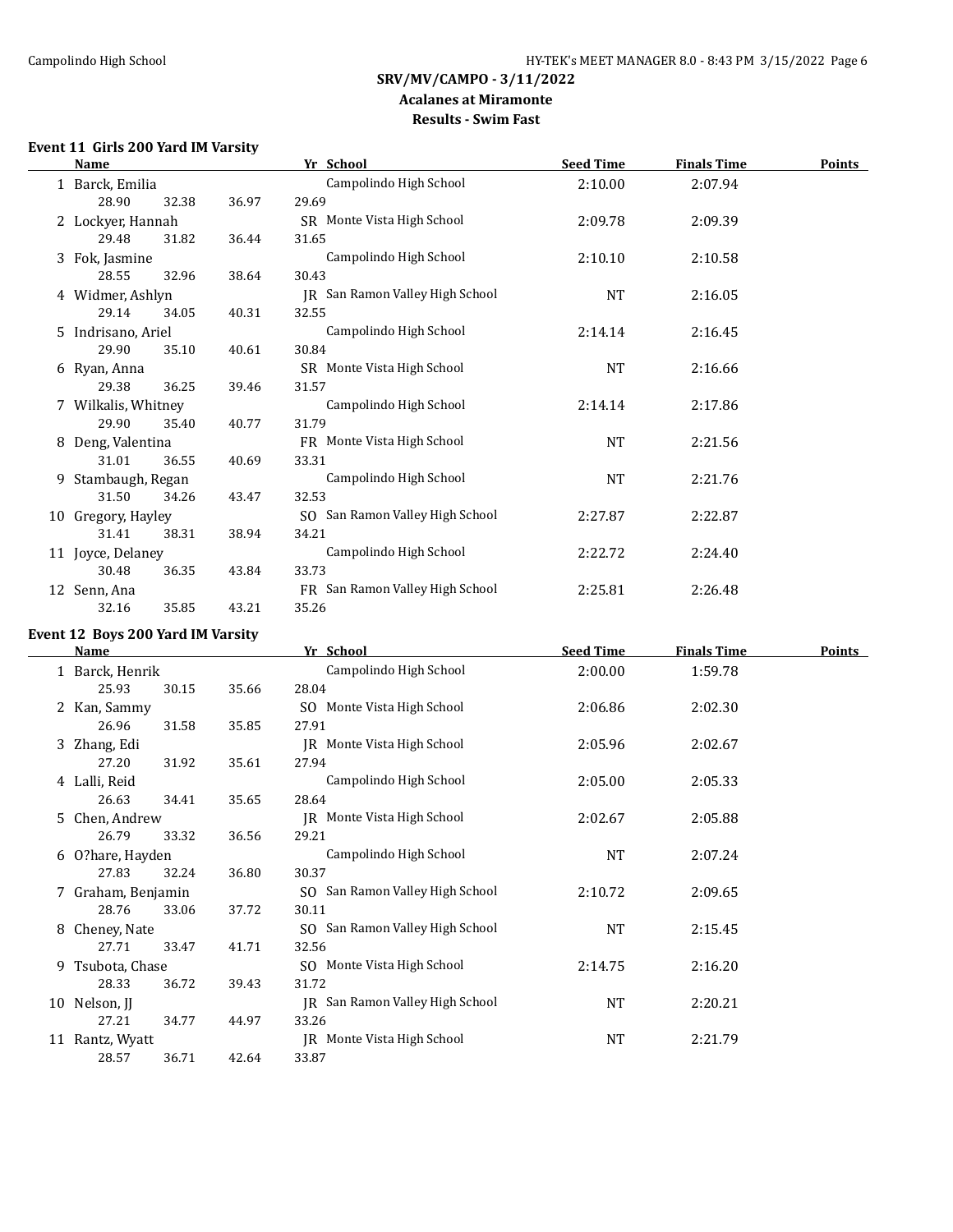# **Acalanes at Miramonte**

# **Results - Swim Fast**

# **Event 13 Girls 50 Yard Freestyle Junior Varsity**

|       | <b>Name</b>           |           | Yr School                    | <b>Seed Time</b> | <b>Finals Time</b> | Points |
|-------|-----------------------|-----------|------------------------------|------------------|--------------------|--------|
|       | 1 Hollyfield, Kendall |           | Campolindo High School       | 27.16            | 26.86              |        |
| 2     | Kayari, Amanda        |           | FR Monte Vista High School   | 27.78            | 27.28              |        |
| 3.    | Martindale, Madeline  |           | Campolindo High School       | 27.53            | 28.02              |        |
|       | 4 Kalnicki, Kayla     | SO.       | Monte Vista High School      | 27.80            | 28.12              |        |
| 5.    | Jia, Marilyn          |           | Campolindo High School       | <b>NT</b>        | 28.39              |        |
| 6     | O'Dwyer, Bailey       | IR        | San Ramon Valley High School | 28.52            | 28.40              |        |
|       | Radden, Charlotte     | <b>FR</b> | San Ramon Valley High School | 28.79            | 28.50              |        |
| 8     | Gardner, Amelia       | SR.       | Monte Vista High School      | 29.72            | 28.64              |        |
| 9     | Kral, Rachel          | SO.       | San Ramon Valley High School | 29.87            | 28.79              |        |
| $*10$ | Schwartz, Maya        |           | Campolindo High School       | 29.05            | 28.85              |        |
| $*10$ | McCarthy, Vivi        |           | Campolindo High School       | 27.50            | 28.85              |        |
| 12    | Damon-Espinas, Rain   |           | Campolindo High School       | 29.09            | 28.93              |        |
| 13    | Ra, Amelia            |           | Campolindo High School       | NT               | 29.01              |        |
| 14    | Dicks, Caroline       | IR        | San Ramon Valley High School | <b>NT</b>        | 29.13              |        |
| 15    | Gledhill, Isabella    | IR        | San Ramon Valley High School | 29.13            | 29.39              |        |
| 16    | Bearce, Tabi          |           | Campolindo High School       | 29.24            | 29.42              |        |
| 17    | Espiritu, Lena        |           | Campolindo High School       | 29.58            | 29.72              |        |
| 18    | Kesikov, Sophia       | SO.       | San Ramon Valley High School | 30.46            | 29.74              |        |
| 19    | Castillo, Makena      | FR        | San Ramon Valley High School | 29.51            | 30.01              |        |
| 20    | Hagmaier, Savannah    | FR.       | San Ramon Valley High School | 30.04            | 30.18              |        |
| 21    | Brodigan, Hailey      | SO.       | Monte Vista High School      | <b>NT</b>        | 30.51              |        |
| 22    | Sapiz, Sofia          | IR        | San Ramon Valley High School | 31.27            | 30.87              |        |
| 23    | Sohal, Nimmi          | SO.       | Monte Vista High School      | 31.24            | 30.99              |        |
| 24    | Gregory, Harriet      |           | Campolindo High School       | <b>NT</b>        | 31.11              |        |
|       | 25 Azab, Hana         | 09.       | San Ramon Valley High School | 34.04            | 31.49              |        |

# **Event 14 Boys 50 Yard Freestyle Junior Varsity**

|    | Name                |     | Yr School                    | <b>Seed Time</b> | <b>Finals Time</b> | <b>Points</b> |
|----|---------------------|-----|------------------------------|------------------|--------------------|---------------|
|    | Tovani, Nick        | SO. | San Ramon Valley High School | 24.08            | 23.13              |               |
|    | King, Chase         | SO. | San Ramon Valley High School | 23.66            | 23.25              |               |
| 3. | Murdough, Max       |     | San Ramon Valley High School | 25.21            | 24.11              |               |
| 4  | Koopmans, Matthew   | SR  | Monte Vista High School      | 23.61            | 24.19              |               |
| 5. | Koopmans, Jonathan  | SO. | Monte Vista High School      | 24.47            | 24.29              |               |
| 6  | Blanco, Brett       | SO. | San Ramon Valley High School | 23.45            | 24.41              |               |
| 7  | Vattuone, Dante     |     | Campolindo High School       | 25.69            | 24.81              |               |
| 8  | Atkinson, Kalen     | FR  | Monte Vista High School      | 25.36            | 24.89              |               |
| 9. | Seo, Chris          |     | Campolindo High School       | 25.80            | 24.93              |               |
| 10 | Cerruti, George     | SO. | Monte Vista High School      | NT               | 24.96              |               |
| 11 | Campbell, Fraser    |     | Campolindo High School       | 25.13            | 25.59              |               |
| 12 | Bronson, Callen     |     | Campolindo High School       | 26.83            | 26.08              |               |
| 13 | Berger, Niccolo     | SO. | San Ramon Valley High School | 26.83            | 26.20              |               |
| 14 | VonSosen, Will      | IR  | San Ramon Valley High School | 26.42            | 26.28              |               |
| 15 | Sheehan, Max        |     | Campolindo High School       | 26.09            | 26.59              |               |
| 16 | Konigsberg, Grayson | SO. | San Ramon Valley High School | 27.32            | 26.70              |               |
| 17 | Simmons, Mason      | SO. | Monte Vista High School      | 27.58            | 26.78              |               |
| 18 | Park, Eugene        |     | Campolindo High School       | 26.82            | 27.08              |               |
| 19 | Lively, Andrew      | SO. | Monte Vista High School      | 27.28            | 27.12              |               |
| 20 | Galamay, Adrian     | FR  | San Ramon Valley High School | 27.36            | 28.33              |               |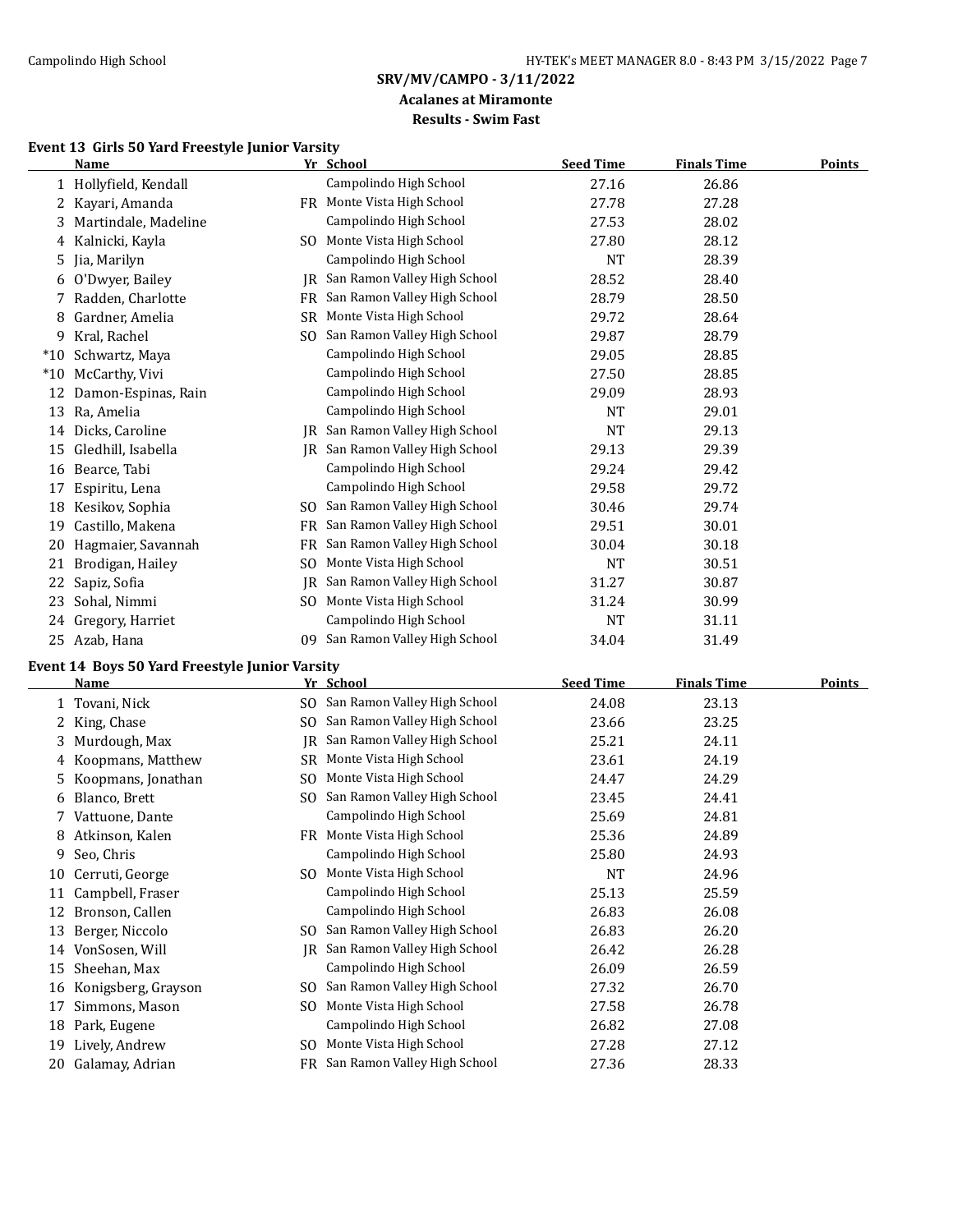#### **Acalanes at Miramonte Results - Swim Fast**

# **Event 15 Girls 50 Yard Freestyle Varsity**

|    | Name                |     | Yr School                       | <b>Seed Time</b> | <b>Finals Time</b> | Points |
|----|---------------------|-----|---------------------------------|------------------|--------------------|--------|
|    | 1 Callison, Gretta  | IR  | Monte Vista High School         | 24.92            | 25.04              |        |
|    | 2 van Meines, Amber |     | Campolindo High School          | 24.50            | 25.58              |        |
| 3  | Fisher, Teagan      |     | SR Monte Vista High School      | 25.26            | 25.59              |        |
| 4  | Stevenson, Miranda  | SO. | San Ramon Valley High School    | 25.78            | 25.65              |        |
| 5. | Pieper, Ana         |     | Campolindo High School          | 26.00            | 25.83              |        |
| 6  | Wight, Caroline     |     | SR San Ramon Valley High School | <b>NT</b>        | 25.86              |        |
|    | MacBryde, Emily     | SR. | San Ramon Valley High School    | <b>NT</b>        | 26.21              |        |
| 8  | Kan, Madeleine      |     | SR Monte Vista High School      | 26.49            | 26.35              |        |
| 9  | Healy, Lauren       |     | Campolindo High School          | 26.68            | 26.70              |        |
| 10 | Chambliss, Megan    | IR  | San Ramon Valley High School    | NT               | 26.98              |        |
| 11 | Giannini, Talia     | SR. | San Ramon Valley High School    | 26.97            | 27.14              |        |
| 12 | Roux, Kiera         |     | Campolindo High School          | 26.96            | 27.17              |        |
| 13 | Smith, Rylan        |     | Campolindo High School          | 26.75            | 27.60              |        |
| 14 | Iattoni, Ashley     | SO. | San Ramon Valley High School    | 27.41            | 27.61              |        |
| 15 | Charlton, Sophia    |     | Campolindo High School          | 27.81            | 28.22              |        |
| 16 | Fissel, Olivia      | SR. | Monte Vista High School         | 28.65            | 28.23              |        |
| 17 | Moore, Reese        | FR. | San Ramon Valley High School    | 28.32            | 28.24              |        |
| 18 | Zinman, Natalie     |     | Campolindo High School          | NT               | 28.61              |        |
| 19 | Resnick, Ashley     |     | Campolindo High School          | <b>NT</b>        | 28.62              |        |
| 20 | Thompson, Georgia   |     | Campolindo High School          | 28.71            | 28.69              |        |
| 21 | Widmer, Kaylee      | SO. | San Ramon Valley High School    | 28.99            | 28.81              |        |
| 22 | Rorabaugh, Emma     |     | Campolindo High School          | 27.87            | 28.89              |        |
| 23 | Wilson, Ava         |     | Campolindo High School          | 30.28            | 29.97              |        |
|    | 24 Rolleri, Gianna  |     | SR San Ramon Valley High School | 32.00            | 31.67              |        |

# **Event 16 Boys 50 Yard Freestyle Varsity**

|    | Name                                            |           | Yr School                    | <b>Seed Time</b> | <b>Finals Time</b> | <b>Points</b> |
|----|-------------------------------------------------|-----------|------------------------------|------------------|--------------------|---------------|
|    | 1 Yavuzer-Judd, Theoden                         |           | Campolindo High School       | 22.50            | 21.81              |               |
|    | Haket, Dane                                     | SR.       | San Ramon Valley High School | 22.84            | 22.39              |               |
| 3  | Jones, Sawyer                                   | SO.       | San Ramon Valley High School | 23.08            | 22.59              |               |
| 4  | Younger, Owen                                   |           | Campolindo High School       | 22.75            | 22.79              |               |
| 5. | Palmer, Ian                                     | IR        | Monte Vista High School      | 22.48            | 23.02              |               |
| 6  | Lind, Brady                                     | IR        | Monte Vista High School      | 23.81            | 23.03              |               |
|    | Bush, Ryen                                      | <b>SR</b> | Monte Vista High School      | 22.93            | 23.26              |               |
| 8  | Rego, Nate                                      |           | Campolindo High School       | 22.81            | 23.48              |               |
| 9  | Singh, Rohan                                    | IR        | San Ramon Valley High School | <b>NT</b>        | 23.72              |               |
| 10 | Rago, Luca                                      |           | Campolindo High School       | <b>NT</b>        | 23.73              |               |
| 11 | Chivers, Garrett                                |           | Campolindo High School       | 23.50            | 23.87              |               |
| 12 | Arney, Drew                                     | SO.       | Monte Vista High School      | 24.51            | 24.22              |               |
| 13 | Azarinfar, Arya                                 | SO.       | San Ramon Valley High School | <b>NT</b>        | 24.28              |               |
| 14 | Gong, Mateo                                     |           | Campolindo High School       | NT               | 24.73              |               |
| 15 | Parkinson, Shane                                | SO.       | San Ramon Valley High School | NT               | 25.29              |               |
| 16 | Rantz, Wyatt                                    | IR        | Monte Vista High School      | 24.64            | 25.62              |               |
| 17 | Wold, Matthew                                   | SR.       | San Ramon Valley High School | 27.09            | 26.31              |               |
|    | Event 17 Girls 50 Yard Butterfly Junior Varsity |           |                              |                  |                    |               |
|    | Name                                            |           | Yr School                    | <b>Seed Time</b> | <b>Finals Time</b> | <b>Points</b> |
|    | Jia, Marilyn                                    |           | Campolindo High School       | <b>NT</b>        | 28.50              |               |
|    | 2 Castro, Allie                                 |           | Campolindo High School       | 30.02            | 29.29              |               |

3 Kayari, Amanda **FR** Monte Vista High School **NT** 29.36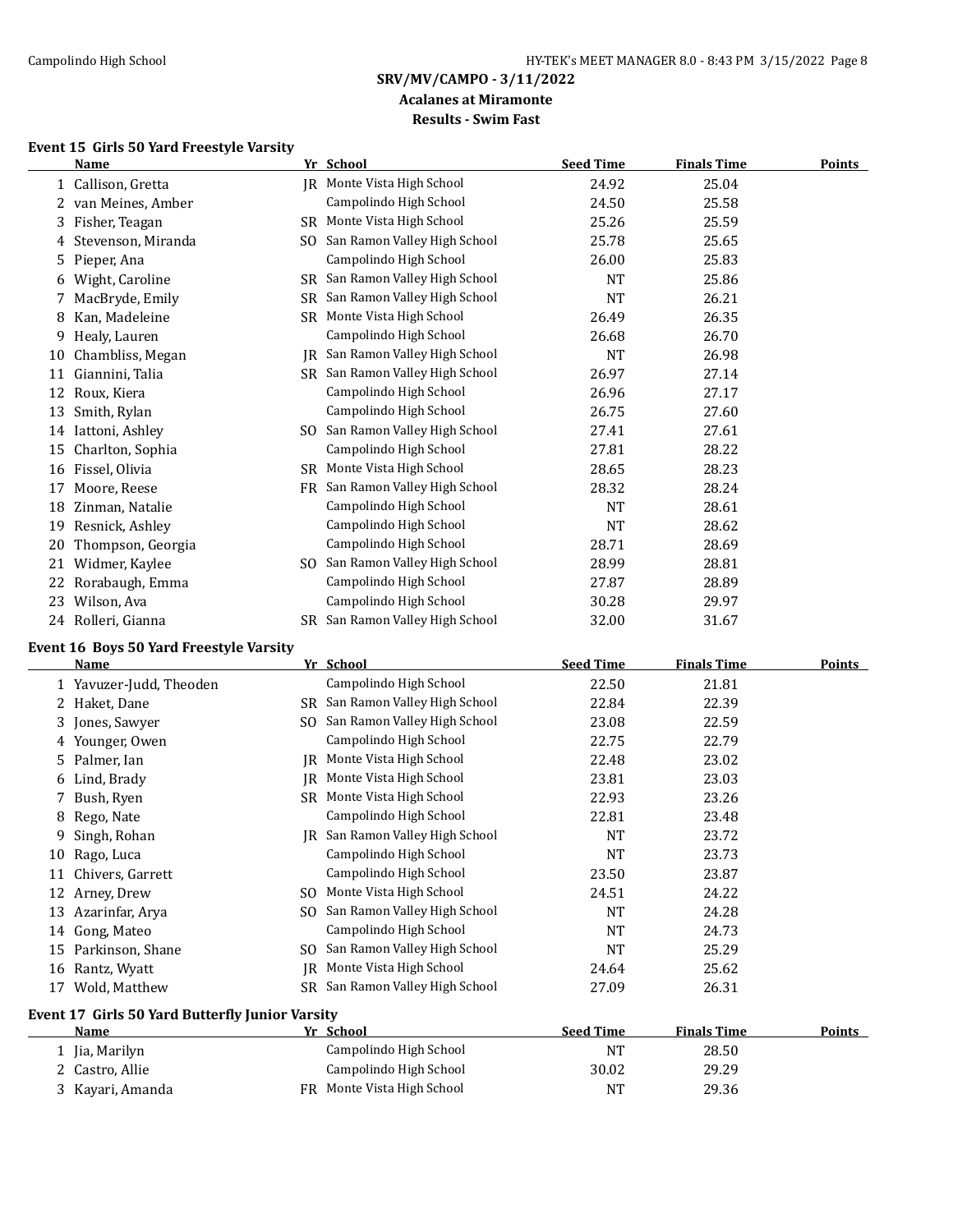#### **Acalanes at Miramonte Results - Swim Fast**

#### **(Event 17 Girls 50 Yard Butterfly Junior Varsity)**

|    | <b>Name</b>                                                   |     | Yr School                       | <b>Seed Time</b> | <b>Finals Time</b> | <b>Points</b> |
|----|---------------------------------------------------------------|-----|---------------------------------|------------------|--------------------|---------------|
|    | 4 Frazier, Nikki                                              |     | Campolindo High School          | 29.50            | 29.51              |               |
| 5  | Calica, Meliana                                               |     | Campolindo High School          | 30.03            | 30.02              |               |
| 6  | Flynn, Haley                                                  |     | Campolindo High School          | 30.34            | 30.64              |               |
|    | 7 Krozek, Hazel                                               |     | Campolindo High School          | <b>NT</b>        | 30.77              |               |
| 8  | Gardner, Amelia                                               |     | SR Monte Vista High School      | <b>NT</b>        | 30.87              |               |
| 9  | Dicks, Caroline                                               | IR  | San Ramon Valley High School    | 31.94            | 31.63              |               |
| 10 | Stodola, Karlie                                               |     | FR San Ramon Valley High School | 33.00            | 32.21              |               |
| 11 | Mimran, Sophia                                                |     | FR Monte Vista High School      | 32.74            | 32.25              |               |
| 12 | Nakazato, Emma                                                |     | FR Monte Vista High School      | 32.99            | 32.80              |               |
|    | 13 Kesikov, Sophia                                            | SO. | San Ramon Valley High School    | 35.01            | 33.40              |               |
|    | 14 Nuckols, Sydney                                            | IR  | San Ramon Valley High School    | 36.68            | 34.00              |               |
|    | 15 Sapiz, Sofia                                               |     | JR San Ramon Valley High School | 35.87            | 36.10              |               |
|    |                                                               |     |                                 |                  |                    |               |
|    | Event 18 Boys 50 Yard Butterfly Junior Varsity<br><u>Name</u> |     | Yr School                       | <b>Seed Time</b> | <b>Finals Time</b> | <b>Points</b> |
|    | 1 Koopmans, Jonathan                                          |     | SO Monte Vista High School      | 26.20            | 25.80              |               |
|    | 2 Blanco, Brett                                               |     | SO San Ramon Valley High School | 26.66            | 26.49              |               |
| 3  | Cattell, Thatcher                                             |     | Campolindo High School          | 26.98            | 27.31              |               |
|    | 4 Mak, Mason                                                  |     | Campolindo High School          | <b>NT</b>        | 27.47              |               |
|    | Wolfe, Verik                                                  |     | San Ramon Valley High School    | 27.54            | 27.63              |               |
| 5. | Tinloy, Jack                                                  | SO. | Monte Vista High School         | 29.48            | 28.82              |               |
| 6  |                                                               | FR  | Monte Vista High School         | 30.09            | 29.62              |               |
| 7  | Simmons, Mason                                                | SO. |                                 |                  |                    |               |
| 8  | Hepner, Remy                                                  |     | JR Monte Vista High School      | 30.76            | 29.78              |               |
| 9. | Clark, Aidan                                                  |     | Campolindo High School          | 31.53            | 30.35              |               |
|    | 10 Berger, Niccolo                                            |     | SO San Ramon Valley High School | 32.67            | 30.96              |               |
|    | Event 19 Girls 100 Yard Butterfly Varsity                     |     |                                 |                  |                    |               |
|    | Name                                                          |     | Yr School                       | <b>Seed Time</b> | <b>Finals Time</b> | <u>Points</u> |
|    | 1 Fok, Jasmine<br>27.23<br>29.83                              |     | Campolindo High School          | 58.00            | 57.06              |               |
|    | 2 Levenfeld, Kaia                                             |     | Campolindo High School          | 1:00.62          | 59.28              |               |
|    | 27.94<br>31.34                                                |     |                                 |                  |                    |               |
|    | 3 Barck, Emilia                                               |     | Campolindo High School          | 59.00            | 1:00.95            |               |
|    | 29.23<br>31.72                                                |     |                                 |                  |                    |               |
|    | 4 Scheberies, Emily                                           |     | IR Monte Vista High School      | NT               | 1:01.16            |               |
|    | 27.84<br>33.32                                                |     |                                 |                  |                    |               |
|    | 5 Widmer, Ashlyn                                              |     | JR San Ramon Valley High School |                  | 1:01.33            |               |
|    |                                                               |     |                                 |                  |                    |               |
|    |                                                               |     |                                 | 59.56            |                    |               |
|    | 28.87<br>32.46                                                |     |                                 |                  |                    |               |
|    | 6 Hemige, Pooja                                               |     | JR Monte Vista High School      | 58.94            | 1:01.48            |               |
|    | 28.26<br>33.22                                                |     |                                 |                  |                    |               |
|    | 7 Wilkalis, Whitney                                           |     | Campolindo High School          | 1:02.36          | 1:02.06            |               |
|    | 29.79<br>32.27                                                |     |                                 |                  |                    |               |
|    | 8 Shane, Emma                                                 |     | Campolindo High School          | 1:02.86          | 1:02.94            |               |
|    | 29.40<br>33.54                                                |     |                                 |                  |                    |               |
|    | 9 VonderAhe, Addy                                             |     | FR Monte Vista High School      | 1:05.67          | 1:04.91            |               |
|    | 30.39<br>34.52                                                |     |                                 |                  |                    |               |
|    | 10 Iattoni, Ashley                                            |     | SO San Ramon Valley High School | 1:07.09          | 1:05.19            |               |
|    | 30.07<br>35.12<br>11 Widmer, Kaylee                           |     | SO San Ramon Valley High School | 1:11.19          | 1:12.30            |               |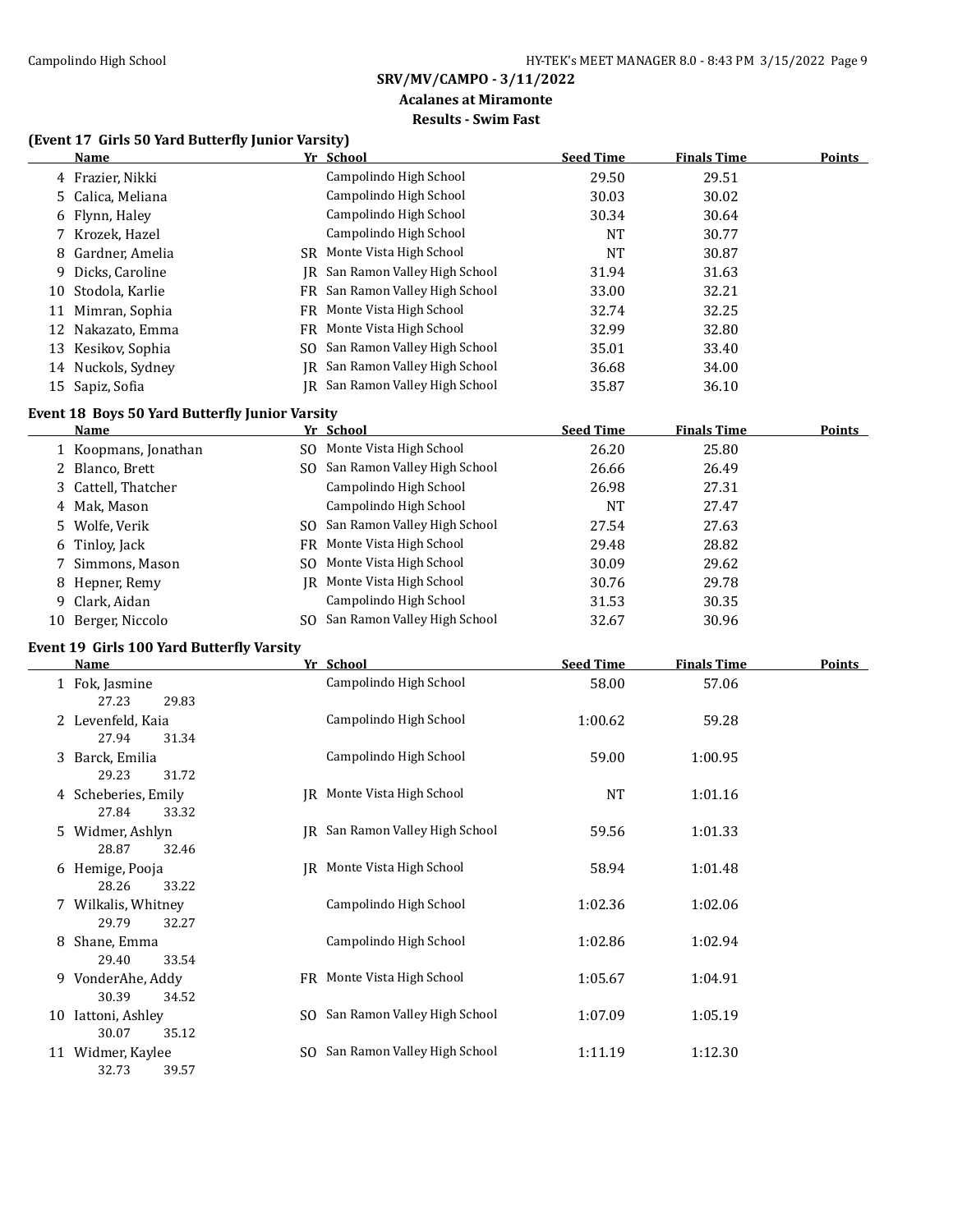#### **Acalanes at Miramonte Results - Swim Fast**

# **Event 20 Boys 100 Yard Butterfly Varsity**

|    | <b>Name</b>                         |     | Yr School                       | <b>Seed Time</b> | <u>Finals Time</u> | <b>Points</b> |
|----|-------------------------------------|-----|---------------------------------|------------------|--------------------|---------------|
|    | 1 Barck, Henrik                     |     | Campolindo High School          | 54.00            | 53.53              |               |
|    | 25.49<br>28.04                      |     |                                 |                  |                    |               |
|    | 2 Lalli, Reid<br>25.92<br>28.78     |     | Campolindo High School          | 54.85            | 54.70              |               |
|    | 3 Lind, Brady                       |     | JR Monte Vista High School      | 56.45            | 54.92              |               |
|    | 26.55<br>28.37                      |     |                                 |                  |                    |               |
|    | 4 Brents, Robby                     |     | SO San Ramon Valley High School | 58.48            | 55.86              |               |
|    | 26.38<br>29.48                      |     |                                 |                  |                    |               |
|    | 5 Chen, Andrew                      |     | IR Monte Vista High School      | 55.72            | 56.27              |               |
|    | 26.36<br>29.91                      |     |                                 |                  |                    |               |
|    | 6 Bouch, Trevor                     | SO. | Monte Vista High School         | 57.25            | 56.30              |               |
|    | 25.74<br>30.56                      |     |                                 |                  |                    |               |
|    | 7 Harandi, Kushawn                  |     | FR San Ramon Valley High School | 57.65            | 56.41              |               |
|    | 26.38<br>30.03                      |     |                                 |                  |                    |               |
|    | 8 Nicholson, Alex<br>25.85<br>30.63 |     | SO Monte Vista High School      | 57.29            | 56.48              |               |
|    | 9 Palmer, Ian                       |     | IR Monte Vista High School      | <b>NT</b>        | 57.65              |               |
|    | 26.13<br>31.52                      |     |                                 |                  |                    |               |
|    | 10 Kannan, Amit                     |     | FR San Ramon Valley High School | 58.44            | 59.20              |               |
|    | 27.07<br>32.13                      |     |                                 |                  |                    |               |
|    | 11 Nelson, JJ                       |     | IR San Ramon Valley High School | NT               | 1:00.58            |               |
|    | 32.90<br>27.68                      |     |                                 |                  |                    |               |
|    | 12 Kimber, Will                     |     | SR Monte Vista High School      | 1:01.25          | 1:00.84            |               |
|    | 27.69<br>33.15                      |     |                                 |                  |                    |               |
| 13 | Bruno, Alex                         |     | Campolindo High School          | NT               | 1:01.41            |               |
|    | 33.26<br>28.15                      |     |                                 |                  |                    |               |

# **Event 21 Girls 100 Yard Freestyle Junior Varsity**

|    | <b>Name</b>                             | Yr School                       | <b>Seed Time</b> | <b>Finals Time</b> | <b>Points</b> |
|----|-----------------------------------------|---------------------------------|------------------|--------------------|---------------|
|    | 1 Lederle, Sammie<br>27.65<br>30.00     | Campolindo High School          | 59.00            | 57.65              |               |
|    | 2 Castro, Allie<br>28.40<br>30.19       | Campolindo High School          | 1:02.40          | 58.59              |               |
|    | 3 Gubser, Marlena<br>28.35<br>30.95     | Campolindo High School          | 1:00.15          | 59.30              |               |
|    | 4 Frazier, Sammy<br>29.33<br>30.79      | Campolindo High School          | 59.10            | 1:00.12            |               |
|    | 5 Sullivan, Avery<br>29.08<br>31.30     | Campolindo High School          | 1:01.58          | 1:00.38            |               |
|    | 6 Hollyfield, Kendall<br>29.03<br>31.94 | Campolindo High School          | 1:00.29          | 1:00.97            |               |
|    | 7 Ra, Amelia<br>29.79<br>32.12          | Campolindo High School          | 1:04.26          | 1:01.91            |               |
| 8  | Martindale, Madeline<br>30.00<br>32.08  | Campolindo High School          | 1:03.10          | 1:02.08            |               |
|    | 9 Kunjoor, Khushi<br>30.04<br>32.63     | SR Monte Vista High School      | 1:02.14          | 1:02.67            |               |
| 10 | Kalnicki, Kayla<br>30.38<br>32.41       | SO Monte Vista High School      | 1:05.23          | 1:02.79            |               |
| 11 | Radden, Charlotte<br>30.00<br>33.02     | FR San Ramon Valley High School | 1:03.86          | 1:03.02            |               |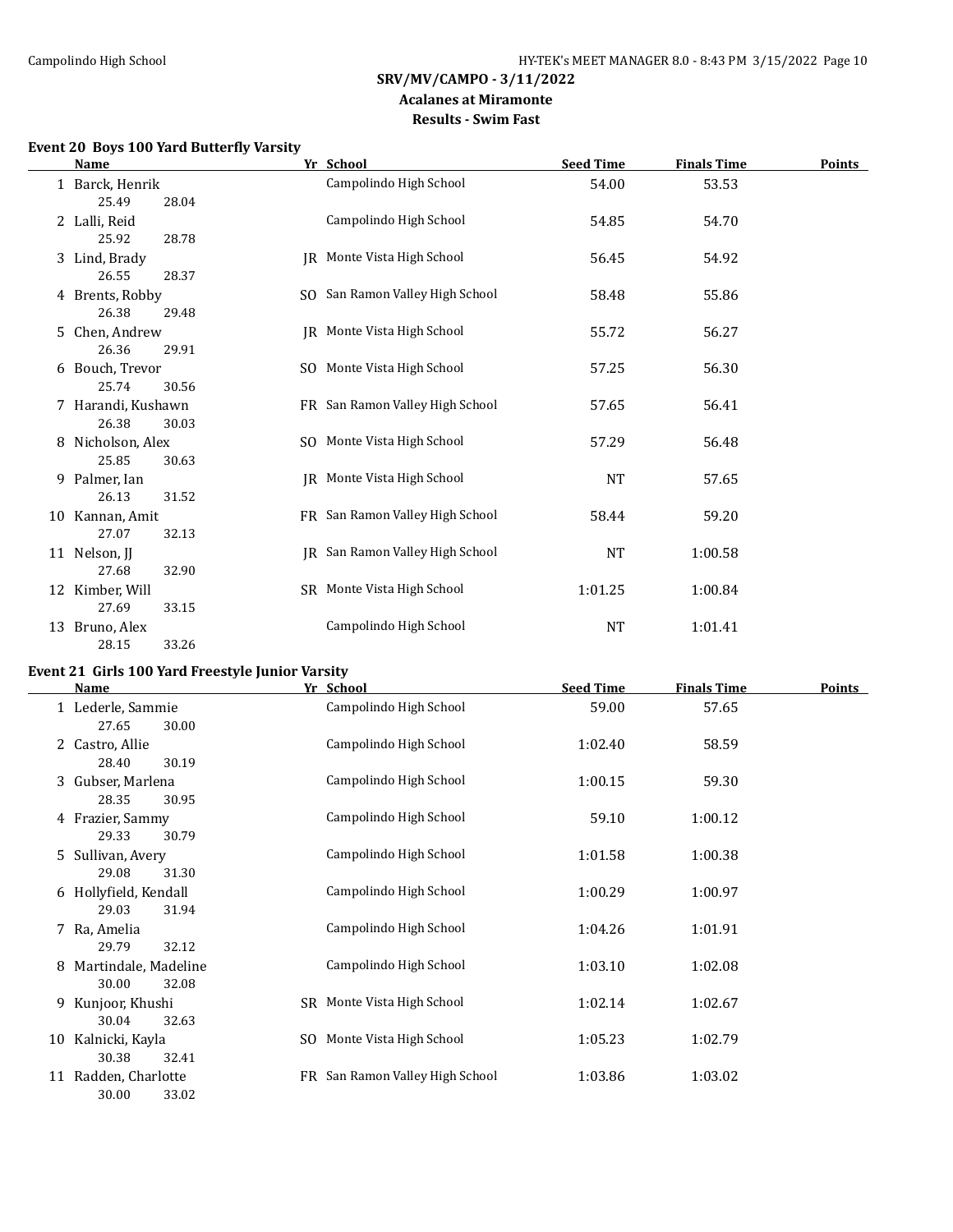#### **Acalanes at Miramonte Results - Swim Fast**

# **(Event 21 Girls 100 Yard Freestyle Junior Varsity)**

| <b>Name</b>                              |    | Yr School                       | <b>Seed Time</b> | <b>Finals Time</b> | <b>Points</b> |
|------------------------------------------|----|---------------------------------|------------------|--------------------|---------------|
| 12 Zhang, Sydney<br>30.62<br>32.74       |    | Campolindo High School          | 1:02.30          | 1:03.36            |               |
| 13 Gafni, Grace<br>30.29<br>33.92        |    | Campolindo High School          | 1:03.73          | 1:04.21            |               |
| 14 Schwartz, Maya<br>30.60<br>33.67      |    | Campolindo High School          | 1:03.20          | 1:04.27            |               |
| 15 Espiritu, Lena<br>30.89<br>33.65      |    | Campolindo High School          | 1:03.30          | 1:04.54            |               |
| 16 O'Dwyer, Bailey<br>31.40<br>33.17     | IR | San Ramon Valley High School    | 1:06.26          | 1:04.57            |               |
| 17 Bearce, Tabi<br>30.99<br>33.90        |    | Campolindo High School          | 1:03.50          | 1:04.89            |               |
| 18 Temkin, Brooke<br>30.71<br>34.45      |    | FR San Ramon Valley High School | 1:04.32          | 1:05.16            |               |
| 19 Patridge, Allie<br>31.32<br>34.03     |    | SR Monte Vista High School      | <b>NT</b>        | 1:05.35            |               |
| 20 Wilson, Tessa<br>30.95<br>34.56       |    | Campolindo High School          | 1:02.00          | 1:05.51            |               |
| 21 Krozek, Hazel<br>31.45<br>34.61       |    | Campolindo High School          | 1:03.00          | 1:06.06            |               |
| 22 Damon-Espinas, Rain<br>29.95<br>36.27 |    | Campolindo High School          | 1:05.87          | 1:06.22            |               |
| 23 Fisher, Cheney<br>32.30<br>35.69      |    | SO Monte Vista High School      | 1:09.55          | 1:07.99            |               |
| 24 Azab, Dana<br>32.94<br>37.01          |    | SO San Ramon Valley High School | 1:15.72          | 1:09.95            |               |
| 25 Sohal, Nimmi<br>33.04<br>37.46        |    | SO Monte Vista High School      | 1:09.46          | 1:10.50            |               |
| 26 Connelly, Julia<br>33.11<br>38.04     |    | IR San Ramon Valley High School | 1:13.46          | 1:11.15            |               |
| 27 Ferreira, Mia<br>34.42<br>38.60       |    | SO San Ramon Valley High School | 1:14.99          | 1:13.02            |               |
| 28 Binder, Hannah<br>35.93<br>39.30      |    | SO San Ramon Valley High School | 1:17.39          | 1:15.23            |               |

#### **Event 22 Boys 100 Yard Freestyle Junior Varsity**

| <b>Name</b>                            | Yr School                       | <b>Seed Time</b> | <b>Finals Time</b> | <b>Points</b> |
|----------------------------------------|---------------------------------|------------------|--------------------|---------------|
| 1 King, Chase<br>24.92<br>27.55        | SO San Ramon Valley High School | 53.35            | 52.47              |               |
| 2 Hebert, Bradley<br>29.02<br>25.41    | FR Monte Vista High School      | 55.87            | 54.43              |               |
| 3 Montero, Joaquin<br>26.89<br>28.09   | Campolindo High School          | 58.50            | 54.98              |               |
| 4 Spillane, Sean<br>26.36<br>28.97     | Campolindo High School          | 57.50            | 55.33              |               |
| 5 Zhang, Bruce<br>26.78<br>29.24       | Campolindo High School          | 57.00            | 56.02              |               |
| 6 Roncagliolo, Nico<br>26.72<br>29.36  | SO San Ramon Valley High School | 58.55            | 56.08              |               |
| 7 Cattell, Thatcher<br>29.65<br>27.05  | Campolindo High School          | 58.28            | 56.70              |               |
| Vattuone, Dante<br>8<br>30.02<br>26.93 | Campolindo High School          | 58.60            | 56.95              |               |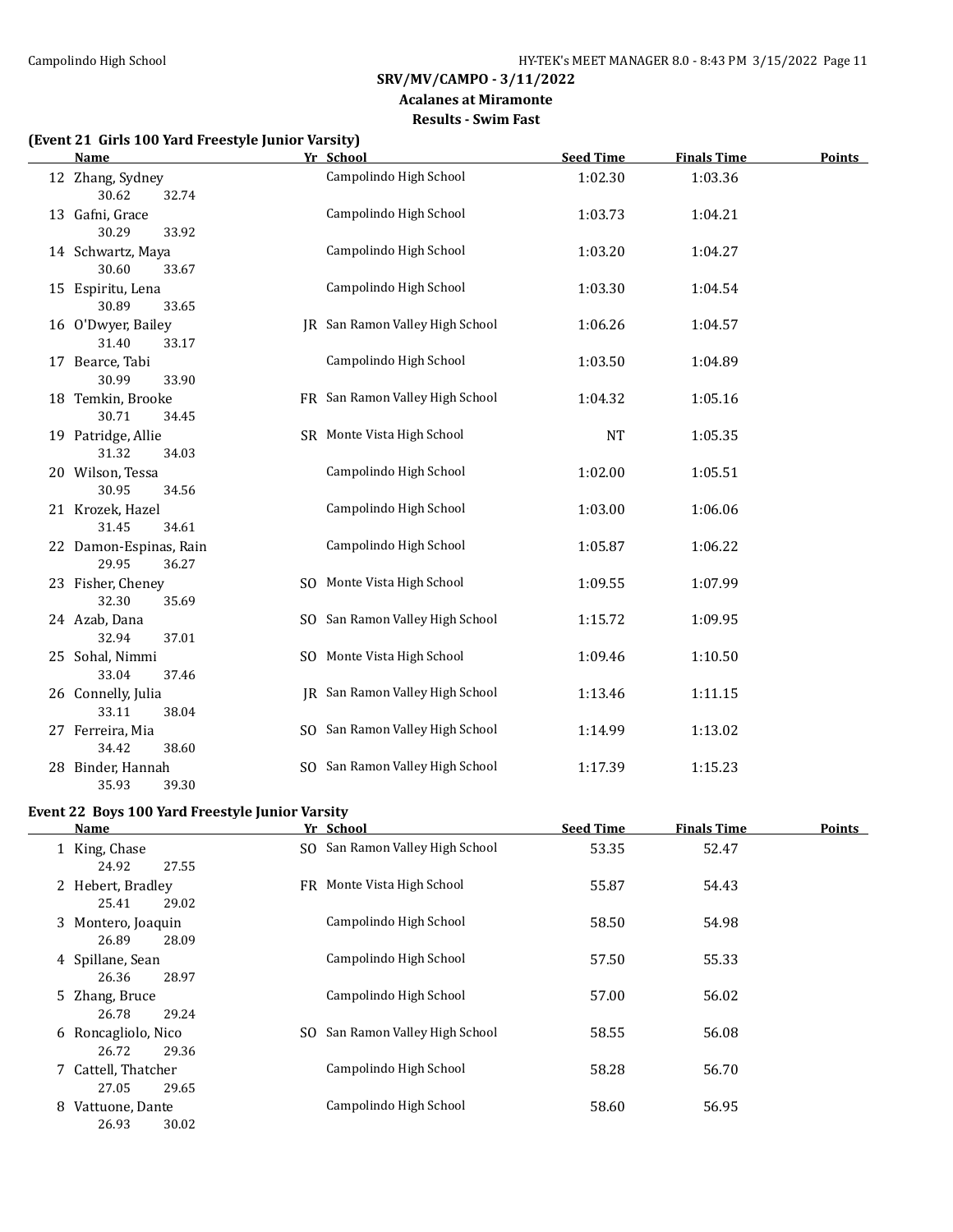# **Acalanes at Miramonte**

# **Results - Swim Fast**

#### **(Event 22 Boys 100 Yard Freestyle Junior Varsity)**

29.52 31.32

| <b>Name</b>                               | Yr School                       | <b>Seed Time</b> | <b>Finals Time</b> | <b>Points</b> |
|-------------------------------------------|---------------------------------|------------------|--------------------|---------------|
| 9 Corrallo, Jaedi<br>27.42<br>29.58       | SO San Ramon Valley High School | 58.38            | 57.00              |               |
| 10 Hughes, Jason<br>28.08<br>29.50        | SO Monte Vista High School      | <b>NT</b>        | 57.58              |               |
| 11 Atkinson, Kalen<br>27.68<br>30.06      | FR Monte Vista High School      | 1:00.45          | 57.74              |               |
| 12 Sheehan, Max<br>27.98<br>29.88         | Campolindo High School          | <b>NT</b>        | 57.86              |               |
| 13 Drozdowicz, Daniel<br>27.91<br>30.67   | FR San Ramon Valley High School | 1:01.78          | 58.58              |               |
| 14 Hepner, Remy<br>28.03<br>30.84         | JR Monte Vista High School      | <b>NT</b>        | 58.87              |               |
| 15 Lively, Andrew<br>28.81<br>30.90       | SO Monte Vista High School      | 1:00.73          | 59.71              |               |
| 16 Pahnke, Max<br>28.42<br>31.34          | Campolindo High School          | 58.63            | 59.76              |               |
| 17 Pahnke, Jack<br>28.74<br>31.08         | Campolindo High School          | <b>NT</b>        | 59.82              |               |
| 18 Wang, Nathan<br>29.06<br>31.23         | FR Monte Vista High School      | 59.82            | 1:00.29            |               |
| *19 Clark, Aidan<br>29.38<br>32.31        | Campolindo High School          | <b>NT</b>        | 1:01.69            |               |
| *19 Taylor, Ethan<br>30.18<br>31.51       | Campolindo High School          | <b>NT</b>        | 1:01.69            |               |
| 21 Arnold, Beckham<br>28.73<br>32.99      | Campolindo High School          | 59.28            | 1:01.72            |               |
| 22 Kim, Sean<br>29.18<br>33.61            | Campolindo High School          | <b>NT</b>        | 1:02.79            |               |
| Event 23 Girls 100 Yard Freestyle Varsity |                                 |                  |                    |               |
| <b>Name</b>                               | Yr School                       | <b>Seed Time</b> | <b>Finals Time</b> | <b>Points</b> |
| 1 Ryan, Anna<br>25.87<br>28.23            | SR Monte Vista High School      | 53.75            | 54.10              |               |
| 2 Blackwell, Maddie<br>26.45<br>28.56     | Campolindo High School          | 55.50            | 55.01              |               |
| 3 Callison, Gretta<br>26.42<br>28.72      | JR Monte Vista High School      | 55.14            | 55.14              |               |
| 4 van Meines, Amber                       | Campolindo High School          | 55.00            | 55.89              |               |

| 4 van Meines, Amber |       |     | Campolindo High School          | 55.00     | 55.89   |
|---------------------|-------|-----|---------------------------------|-----------|---------|
| 26.89               | 29.00 |     |                                 |           |         |
| 5 Turner. Maile     |       | SO. | Monte Vista High School         | 57.21     | 56.66   |
| 27.41               | 29.25 |     |                                 |           |         |
| 6 MacBryde, Sarah   |       |     | SR San Ramon Valley High School | <b>NT</b> | 57.17   |
| 27.29               | 29.88 |     |                                 |           |         |
| 7 Pieper, Ana       |       |     | Campolindo High School          | 56.26     | 57.44   |
| 27.40               | 30.04 |     |                                 |           |         |
| 8 Chambliss, Megan  |       |     | IR San Ramon Valley High School | <b>NT</b> | 59.25   |
| 28.16               | 31.09 |     |                                 |           |         |
| 9 Giannini, Talia   |       |     | SR San Ramon Valley High School | 1:00.33   | 59.66   |
| 28.18               | 31.48 |     |                                 |           |         |
| 10 Dendinger, Anna  |       |     | Campolindo High School          | <b>NT</b> | 1:00.34 |
| 28.83               | 31.51 |     |                                 |           |         |
| 11 Smith, Rylan     |       |     | Campolindo High School          | 1:00.00   | 1:00.84 |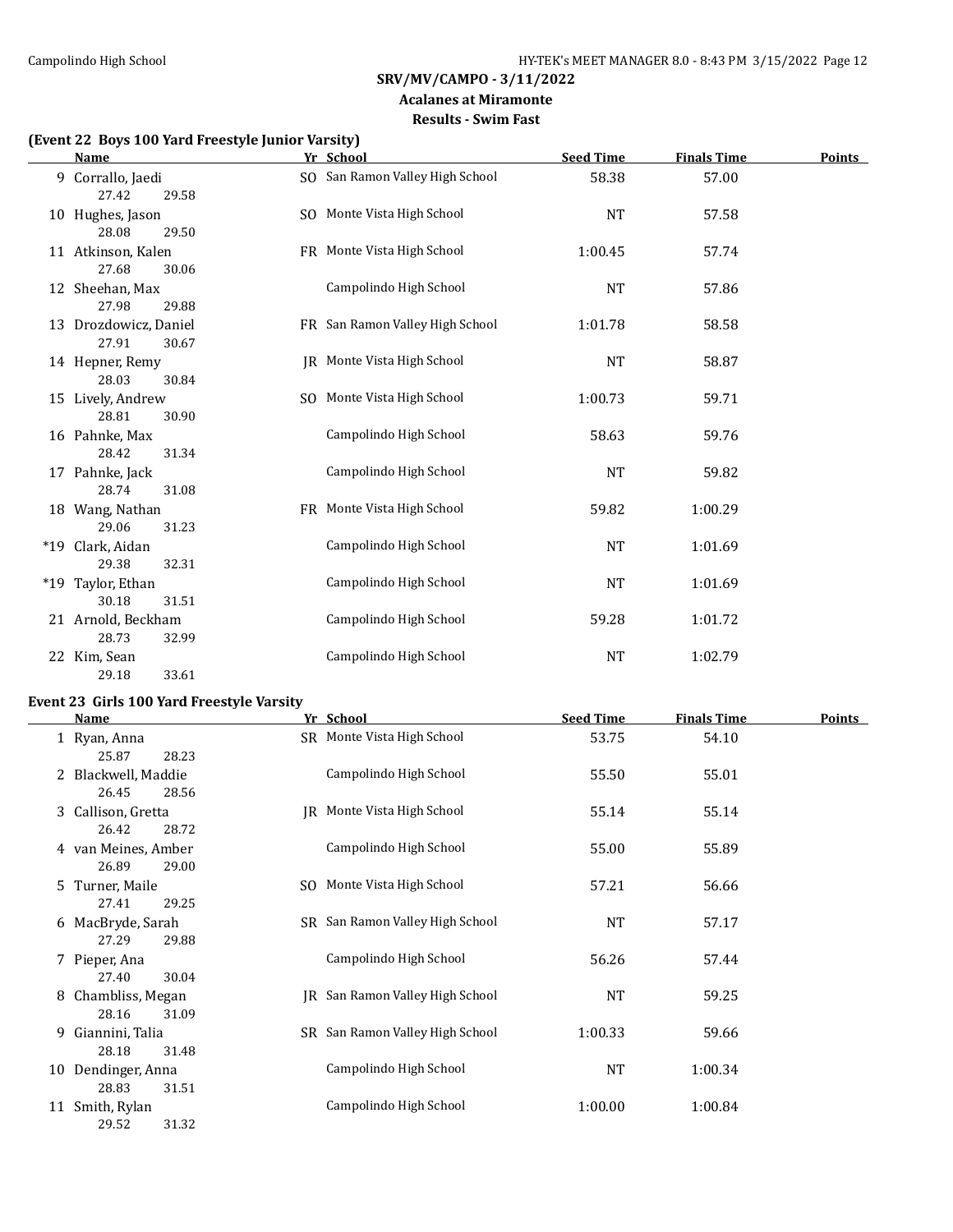#### **Acalanes at Miramonte Results - Swim Fast**

# **(Event 23 Girls 100 Yard Freestyle Varsity)**

|    | Name                 | Yr School                       | <b>Seed Time</b> | <b>Finals Time</b> | <b>Points</b> |
|----|----------------------|---------------------------------|------------------|--------------------|---------------|
|    | 12 Hoffman, Morgan   | SO San Ramon Valley High School | 1:01.66          | 1:00.86            |               |
|    | 28.17<br>32.69       |                                 |                  |                    |               |
| 13 | Roux, Kiera          | Campolindo High School          | 1:00.78          | 1:01.18            |               |
|    | 29.53<br>31.65       |                                 |                  |                    |               |
|    | 14 Charlton, Sophia  | Campolindo High School          | 1:03.41          | 1:02.53            |               |
|    | 29.72<br>32.81       |                                 |                  |                    |               |
| 15 | Mundelius, Annabelle | IR San Ramon Valley High School | 1:02.92          | 1:02.62            |               |
|    | 30.02<br>32.60       |                                 |                  |                    |               |
|    | 16 Moore, Reese      | FR San Ramon Valley High School | 1:01.87          | 1:02.70            |               |
|    | 29.37<br>33.33       |                                 |                  |                    |               |
| 17 | Zinman, Natalie      | Campolindo High School          | 1:04.25          | 1:02.75            |               |
|    | 32.86<br>29.89       |                                 |                  |                    |               |
| 18 | Thompson, Georgia    | Campolindo High School          | 1:02.83          | 1:02.84            |               |
|    | 30.62<br>32.22       |                                 |                  |                    |               |
| 19 | Rorabaugh, Emma      | Campolindo High School          | 1:03.45          | 1:04.16            |               |
|    | 33.52<br>30.64       |                                 |                  |                    |               |
|    |                      |                                 |                  |                    |               |
| 20 | Rolleri, Gianna      | SR San Ramon Valley High School | 1:11.73          | 1:11.81            |               |
|    | 33.63<br>38.18       |                                 |                  |                    |               |

# **Event 24 Boys 100 Yard Freestyle Varsity**

|   | <b>Name</b>                               | Yr School                       | <b>Seed Time</b> | <b>Finals Time</b> | <b>Points</b> |
|---|-------------------------------------------|---------------------------------|------------------|--------------------|---------------|
|   | 1 Yavuzer-Judd, Theoden<br>23.76<br>24.48 | Campolindo High School          | 49.00            | 48.24              |               |
|   | 2 VonderAhe, Nick<br>23.85<br>26.35       | JR Monte Vista High School      | 51.58            | 50.20              |               |
|   | 3 Jones, Sawyer<br>24.64<br>26.19         | SO San Ramon Valley High School | 51.23            | 50.83              |               |
|   | 4 Borden, Nicholas<br>24.19<br>27.07      | JR San Ramon Valley High School | 52.17            | 51.26              |               |
|   | 5 Rego, Nate<br>24.75<br>27.38            | Campolindo High School          | 51.00            | 52.13              |               |
|   | 6 Younger, Owen<br>24.91<br>27.61         | Campolindo High School          | 50.00            | 52.52              |               |
|   | 7 Bouch, Trevor<br>25.26<br>27.40         | SO Monte Vista High School      | 54.21            | 52.66              |               |
|   | 8 Singh, Rohan<br>26.38<br>26.95          | IR San Ramon Valley High School | 1:02.03          | 53.33              |               |
| 9 | Smith, Parker<br>25.93<br>27.91           | Campolindo High School          | 53.50            | 53.84              |               |
|   | 10 Huberty, Jacksonn<br>26.23<br>28.12    | SO Monte Vista High School      | 55.32            | 54.35              |               |
|   | 11 Poulleau, Caden<br>26.17<br>28.41      | IR Monte Vista High School      | 55.87            | 54.58              |               |
|   | 12 Velek, Evan<br>26.43<br>29.49          | Campolindo High School          | 54.00            | 55.92              |               |
|   | 13 Kimber, Will<br>27.23<br>28.86         | SR Monte Vista High School      | 57.23            | 56.09              |               |
|   | 14 Wold, Matthew<br>27.85<br>32.40        | SR San Ramon Valley High School | 1:03.98          | 1:00.25            |               |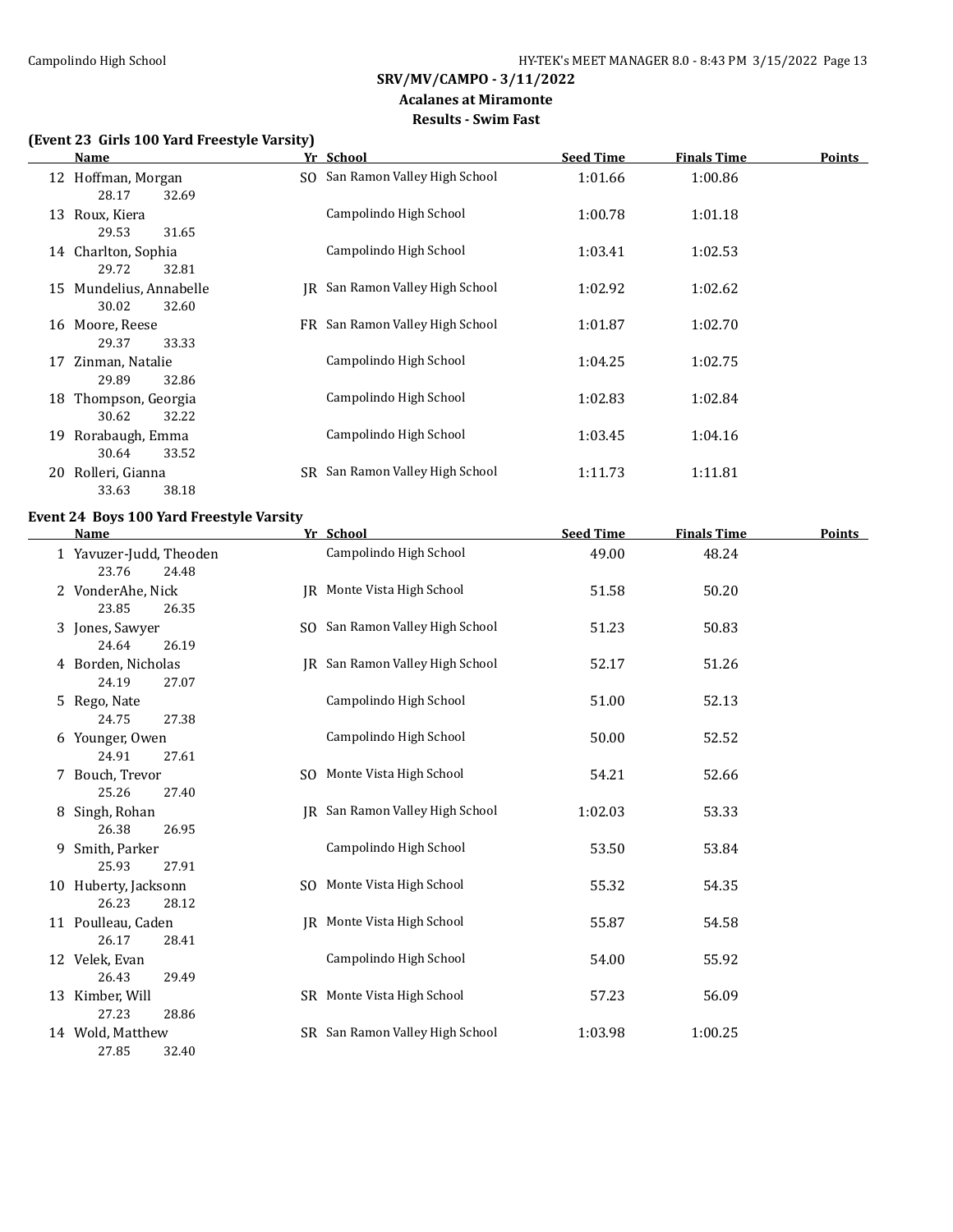#### **Acalanes at Miramonte Results - Swim Fast**

# **Event 25 Girls 500 Yard Freestyle Junior Varsity**

| <b>Name</b>                                     |                |       | Yr School |                            |                                 |       | <b>Seed Time</b> | <b>Finals Time</b> | <b>Points</b> |
|-------------------------------------------------|----------------|-------|-----------|----------------------------|---------------------------------|-------|------------------|--------------------|---------------|
| 1 Balassi, Siena                                |                |       |           | Campolindo High School     |                                 |       | NT               | 5:56.67            |               |
| 32.39<br>36.09                                  | 36.08<br>32.97 | 36.42 | 37.10     | 36.28                      | 36.49                           | 36.71 | 36.14            |                    |               |
| 2 Powell, Alexandra                             |                |       |           | FR Monte Vista High School |                                 |       | NT               | 6:05.04            |               |
| 33.13                                           | 37.15          | 37.24 | 37.74     | 37.80                      | 37.41                           | 36.80 | 36.32            |                    |               |
| 36.48                                           | 34.97          |       |           |                            |                                 |       |                  |                    |               |
| 3 Flynn, Haley                                  |                |       |           | Campolindo High School     |                                 |       | NT               | 6:09.75            |               |
| 32.60                                           | 36.48          | 37.91 | 38.28     | 38.34                      | 38.20                           | 37.69 | 37.36            |                    |               |
| 37.05                                           | 35.84          |       |           |                            |                                 |       |                  |                    |               |
| 4 Bansi, Sheen                                  |                |       |           | SO Monte Vista High School |                                 |       | 6:24.73          | 6:13.54            |               |
| 32.25                                           | 37.12          | 37.94 | 38.15     | 37.93                      | 38.71                           | 38.87 | 38.52            |                    |               |
| 38.30                                           | 35.75          |       |           |                            |                                 |       |                  |                    |               |
| 5 Gledhill, Isabella                            |                |       |           |                            | JR San Ramon Valley High School |       | 6:40.00          | 6:24.63            |               |
| 32.73                                           | 36.39          | 38.38 | 39.29     | 39.73                      | 40.31                           | 40.82 | 40.73            |                    |               |
| 39.37                                           | 36.88          |       |           |                            |                                 |       |                  |                    |               |
| 6 Jessop, Charlotte                             |                |       |           | SO Monte Vista High School |                                 |       | 6:32.76          | 6:25.49            |               |
| 33.37                                           | 37.37          | 39.02 | 39.31     | 39.41                      | 39.58                           | 40.01 | 40.49            |                    |               |
| 39.69                                           | 37.24          |       |           |                            |                                 |       |                  |                    |               |
| 7 Nuckols, Sydney                               |                |       |           |                            | JR San Ramon Valley High School |       | 6:57.00          | 6:57.96            |               |
| Event 26 Boys 500 Yard Freestyle Junior Varsity |                |       |           |                            |                                 |       |                  |                    |               |
| <b>Name</b>                                     |                |       |           | Yr School                  |                                 |       | <b>Seed Time</b> | <b>Finals Time</b> | <b>Points</b> |
| 1 King, Dylan                                   |                |       |           | Campolindo High School     |                                 |       | 5:10.56          | 5:12.52            |               |
| 28.21                                           | 31.27          | 32.27 | 32.30     | 32.62                      | 32.06                           | 32.23 | 31.72            |                    |               |
| 30.93                                           | 28.91          |       |           |                            |                                 |       |                  |                    |               |
| 2 Rolleri, Evan                                 |                |       |           |                            | SO San Ramon Valley High School |       | 5:32.46          | 5:29.30            |               |
| 27.79                                           | 31.42          | 32.09 | 32.93     | 33.42                      | 34.15                           | 34.34 | 34.75            |                    |               |
| 34.79                                           | 33.62          |       |           |                            |                                 |       |                  |                    |               |
| 3 Wolfe, Verik                                  |                |       |           |                            | SO San Ramon Valley High School |       | 5:46.00          | 5:38.15            |               |
| 28.86                                           | 32.31          | 34.07 | 35.25     | 34.96                      | 33.95                           | 35.42 | 35.66            |                    |               |
| 35.19                                           | 32.48          |       |           |                            |                                 |       |                  |                    |               |
| 4 Adelson, Joshua                               |                |       |           | JR Monte Vista High School |                                 |       | 5:50.42          | 5:40.68            |               |
| 29.08                                           | 31.89          | 33.44 | 34.82     | 35.63                      | 35.33                           | 34.98 | 35.46            |                    |               |
| 36.14                                           | 33.91          |       |           |                            |                                 |       |                  |                    |               |
| 5 Konigsberg, Grayson                           |                |       |           |                            | SO San Ramon Valley High School |       | 6:17.00          | 6:00.64            |               |
| 30.01                                           | 34.99          | 36.54 | 36.74     | 38.09                      | 37.66                           | 37.66 | 38.57            |                    |               |
| 36.06                                           | 34.32          |       |           |                            |                                 |       |                  |                    |               |
| 6 Kim, Noah                                     |                |       |           | FR Monte Vista High School |                                 |       | NT               | 6:08.92            |               |
| 30.38                                           | 34.13          | 35.51 | 36.97     | 38.25                      | 38.35                           | 38.83 | 39.09            |                    |               |
| 39.67                                           | 37.74          |       |           |                            |                                 |       |                  |                    |               |
| 7 Campbell, Fraser                              |                |       |           | Campolindo High School     |                                 |       | NT               | 6:22.90            |               |
| 32.74                                           | 36.40          | 37.71 | 39.34     | 39.84                      | 40.38                           | 40.49 | 40.21            |                    |               |
| 39.90                                           | 35.89          |       |           |                            |                                 |       |                  |                    |               |
| 8 Veit, Jason                                   |                |       |           | FR Monte Vista High School |                                 |       | 5:50.50          | 6:23.05            |               |
| 30.70                                           | 35.40          | 35.21 | 36.14     | 36.16                      | 36.46                           | 35.11 | 35.59            |                    |               |
| 35.39                                           | 1:06.89        |       |           |                            |                                 |       |                  |                    |               |

# **Event 27 Girls 500 Yard Freestyle Varsity**

| Name             |       |                            | Yr School |       |         |         | <b>Seed Time</b> | <b>Finals Time</b> | <b>Points</b> |
|------------------|-------|----------------------------|-----------|-------|---------|---------|------------------|--------------------|---------------|
| 1 Fisher, Teagan |       | SR Monte Vista High School |           |       | 5:23.66 | 5:19.65 |                  |                    |               |
| 28.51            | 31.15 | 32.02                      | 32.60     | 32.33 | 32.91   | 32.61   | 32.81            |                    |               |
| 32.98            | 31.73 |                            |           |       |         |         |                  |                    |               |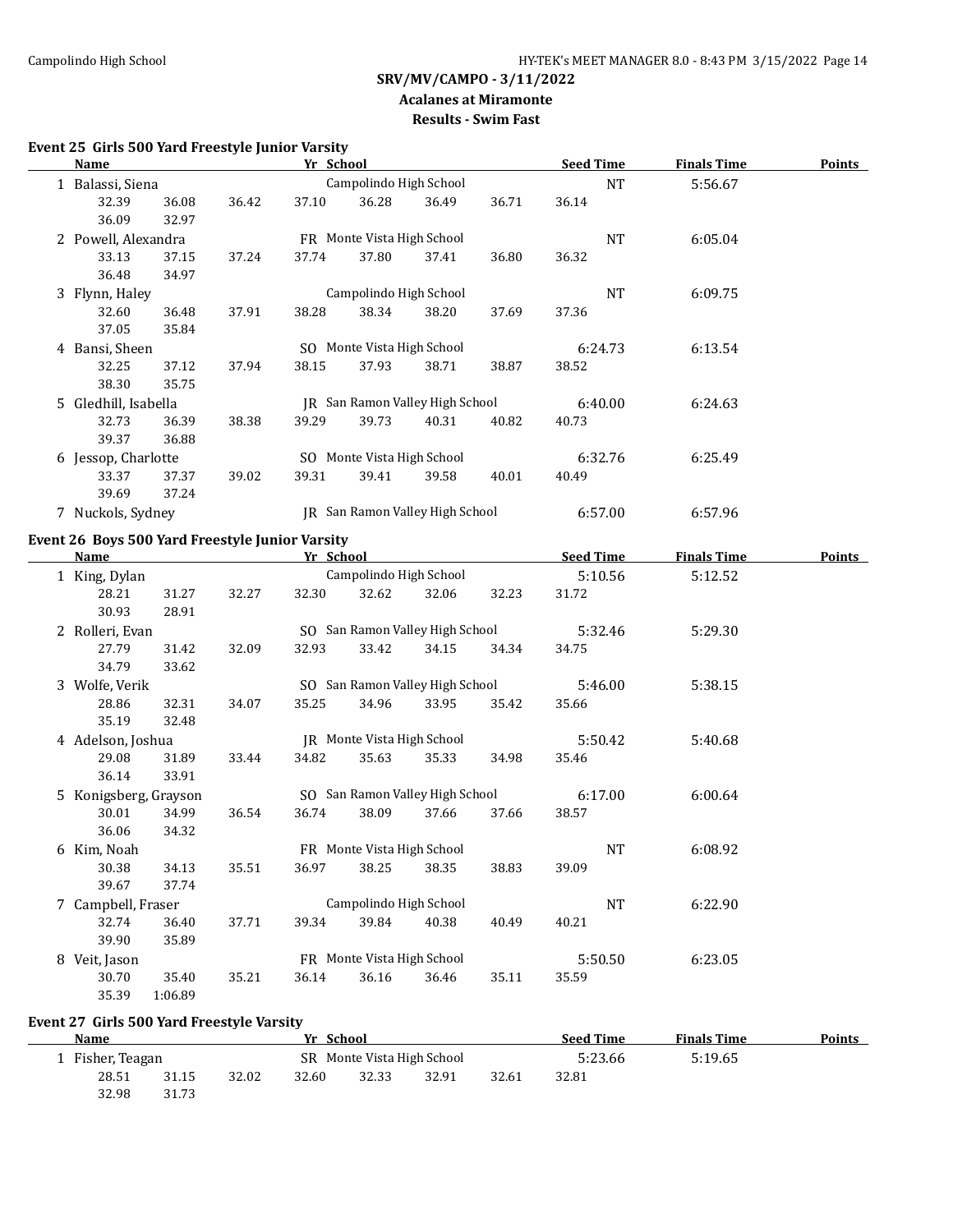# **Acalanes at Miramonte**

# **Results - Swim Fast**

# **(Event 27 Girls 500 Yard Freestyle Varsity)**

|    | <b>Name</b>        |       |       | Yr School |                            |                                 |       | <b>Seed Time</b> | <b>Finals Time</b> | <b>Points</b> |
|----|--------------------|-------|-------|-----------|----------------------------|---------------------------------|-------|------------------|--------------------|---------------|
|    | 2 Tseng, Ava       |       |       |           |                            | SO San Ramon Valley High School |       | <b>NT</b>        | 5:24.76            |               |
|    | 30.08              | 32.72 | 33.31 | 33.27     | 32.62                      | 32.92                           | 32.93 | 32.84            |                    |               |
|    | 32.57              | 31.50 |       |           |                            |                                 |       |                  |                    |               |
|    | 3 Quon, Genesee    |       |       |           | SO Monte Vista High School |                                 |       | <b>NT</b>        | 5:25.58            |               |
|    | 29.78              | 33.01 | 33.78 | 33.99     | 32.48                      | 32.55                           | 32.58 | 33.01            |                    |               |
|    | 33.05              | 31.35 |       |           |                            |                                 |       |                  |                    |               |
|    | 4 Indrisano, Ariel |       |       |           | Campolindo High School     |                                 |       | NT               | 5:36.64            |               |
|    | 30.95              | 34.77 | 35.31 | 35.17     | 34.02                      | 34.04                           | 33.85 | 33.75            |                    |               |
|    | 33.32              | 31.46 |       |           |                            |                                 |       |                  |                    |               |
| 5. | Peterson, Sarah    |       |       |           |                            | SR San Ramon Valley High School |       | 5:30.00          | 5:46.78            |               |
|    | 31.04              | 35.14 | 35.30 | 35.31     | 35.31                      | 35.28                           | 34.96 | 35.31            |                    |               |
|    | 34.83              | 34.30 |       |           |                            |                                 |       |                  |                    |               |
|    | 6 Healy, Lauren    |       |       |           | Campolindo High School     |                                 |       | <b>NT</b>        | 5:46.94            |               |
|    | 31.23              | 33.84 | 34.64 | 35.20     | 35.24                      | 35.58                           | 35.86 | 35.85            |                    |               |
|    | 35.59              | 33.91 |       |           |                            |                                 |       |                  |                    |               |
|    | 7 Knapp, Avery     |       |       |           |                            | SO San Ramon Valley High School |       | <b>NT</b>        | 6:01.09            |               |
|    | 30.70              | 34.20 | 35.68 | 37.41     | 37.61                      | 37.41                           | 38.47 | 37.48            |                    |               |
|    | 37.59              | 34.54 |       |           |                            |                                 |       |                  |                    |               |
| 8  | Ornelas, Isabella  |       |       |           | JR Monte Vista High School |                                 |       | 6:04.90          | 6:06.05            |               |
|    | 31.80              | 34.56 | 36.47 | 36.51     | 37.57                      | 37.76                           | 38.12 | 38.56            |                    |               |
|    | 38.31              | 36.39 |       |           |                            |                                 |       |                  |                    |               |

# **Event 28 Boys 500 Yard Freestyle Varsity**

L,

|   | <b>Name</b>        |       |       | Yr School |                            |                                 |       | <b>Seed Time</b> | <b>Finals Time</b> | <b>Points</b> |
|---|--------------------|-------|-------|-----------|----------------------------|---------------------------------|-------|------------------|--------------------|---------------|
|   | Nicholson, Alex    |       |       |           | SO Monte Vista High School |                                 |       | 5:06.03          | 5:00.30            |               |
|   | 26.86              | 30.39 | 31.44 | 30.86     | 29.92                      | 30.06                           | 30.37 | 30.82            |                    |               |
|   | 30.35              | 29.23 |       |           |                            |                                 |       |                  |                    |               |
| 2 | Mehmood, Zeeshan   |       |       |           | JR Monte Vista High School |                                 |       | 5:17.46          | 5:08.58            |               |
|   | 27.04              | 30.35 | 31.26 | 31.69     | 31.27                      | 31.27                           | 31.43 | 31.75            |                    |               |
|   | 31.70              | 30.82 |       |           |                            |                                 |       |                  |                    |               |
| 3 | Chu, Michael       |       |       |           | Campolindo High School     |                                 |       | 5:08.35          | 5:11.38            |               |
|   | 27.88              | 30.90 | 31.80 | 32.20     | 32.48                      | 32.58                           | 32.90 | 33.01            |                    |               |
|   | 28.43              | 29.20 |       |           |                            |                                 |       |                  |                    |               |
|   | 4 Colpo, Thomas    |       |       |           | Campolindo High School     |                                 |       | 5:13.01          | 5:12.72            |               |
|   | 28.79              | 31.13 | 32.13 | 32.25     | 32.65                      | 32.31                           | 32.14 | 31.07            |                    |               |
|   | 30.56              | 29.69 |       |           |                            |                                 |       |                  |                    |               |
|   | 5 Fleming, Caleb   |       |       |           | Campolindo High School     |                                 |       | 5:12.48          | 5:14.52            |               |
|   | 29.17              | 32.40 | 32.25 | 32.54     | 32.84                      | 32.96                           | 32.36 | 32.27            |                    |               |
|   | 30.39              | 27.34 |       |           |                            |                                 |       |                  |                    |               |
|   | 6 Harandi, Kushawn |       |       |           |                            | FR San Ramon Valley High School |       | 5:22.00          | 5:14.85            |               |
|   | 27.93              | 30.63 | 31.84 | 32.23     | 31.93                      | 32.87                           | 32.38 | 32.55            |                    |               |
|   | 31.80              | 30.69 |       |           |                            |                                 |       |                  |                    |               |
| 7 | Brown, Ethan       |       |       |           |                            | SR San Ramon Valley High School |       | 5:40.45          | 5:25.57            |               |
|   | 28.06              | 31.30 | 31.93 | 32.77     | 32.81                      | 33.58                           | 34.01 | 34.56            |                    |               |
|   | 34.52              | 32.03 |       |           |                            |                                 |       |                  |                    |               |
| 8 | Azarinfar, Arya    |       |       |           |                            | SO San Ramon Valley High School |       | 5:48.61          | 5:38.20            |               |
|   | 29.41              | 32.72 | 33.13 | 33.66     | 34.12                      | 34.88                           | 34.99 | 35.35            |                    |               |
|   | 35.29              | 34.65 |       |           |                            |                                 |       |                  |                    |               |

# **Event 29 Girls 200 Yard Freestyle Relay Junior Varsity**

| Team                     |       |       | Relav                  | <b>Seed Time</b>        | <b>Finals Time</b> | Points |
|--------------------------|-------|-------|------------------------|-------------------------|--------------------|--------|
| 1 Campolindo High School |       |       |                        | 2:00.00                 | 1:50.98            |        |
| 1) Frazier, Nikki        |       |       | 2) Hollyfield, Kendall | 3) Martindale, Madeline | 4) Sullivan, Avery |        |
| 27.87                    | 27.29 | 28.12 | 27.70                  |                         |                    |        |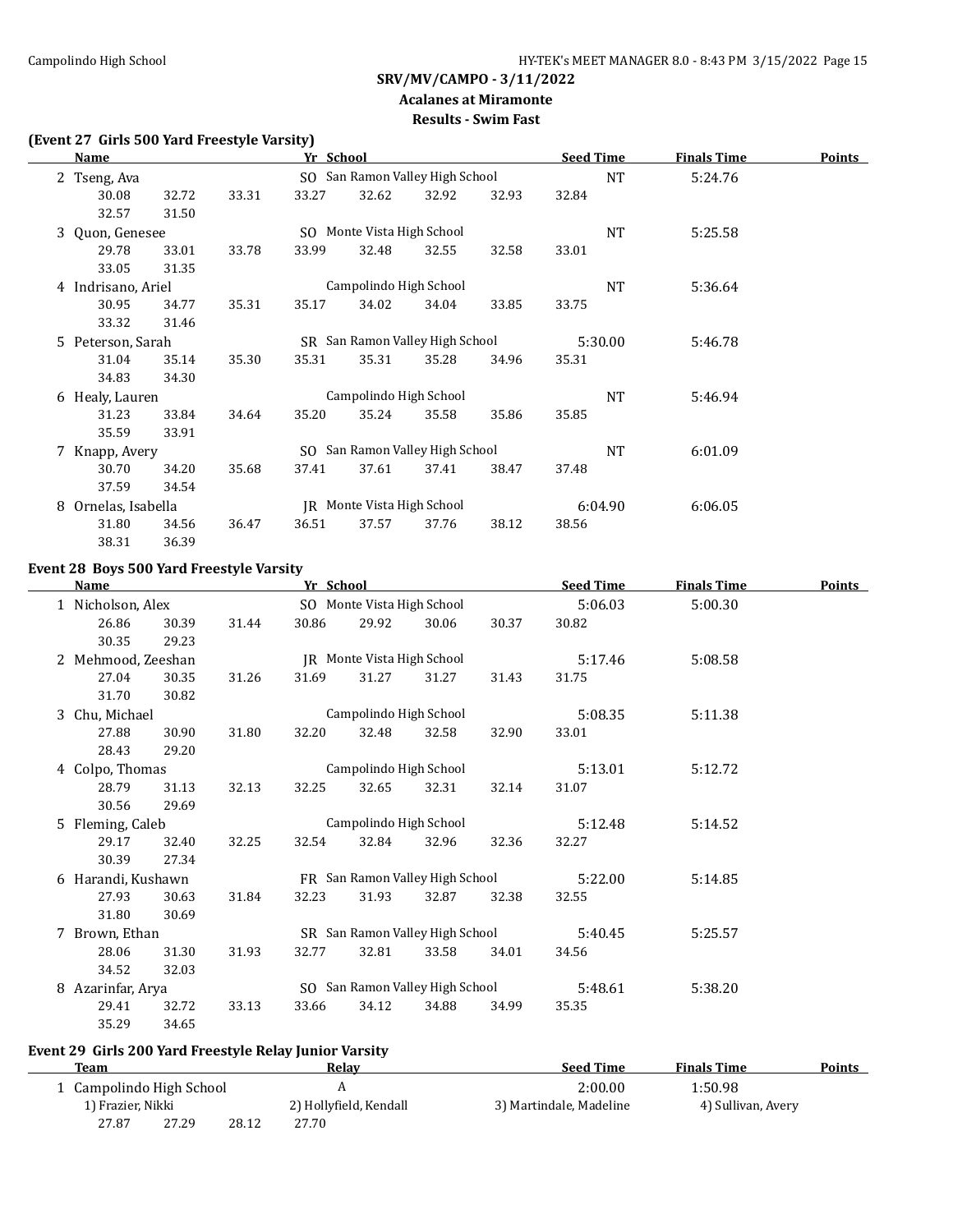$\overline{\phantom{a}}$ 

# **SRV/MV/CAMPO - 3/11/2022**

# **Acalanes at Miramonte**

# **Results - Swim Fast**

#### **(Event 29 Girls 200 Yard Freestyle Relay Junior Varsity)**

| <b>Team</b>                                                                        |       | <b>Relay</b>              | <b>Seed Time</b>        | <b>Finals Time</b>       | <b>Points</b> |
|------------------------------------------------------------------------------------|-------|---------------------------|-------------------------|--------------------------|---------------|
| *2 San Ramon Valley High School                                                    |       | $\boldsymbol{A}$          | 1:44.67                 | 1:54.93                  |               |
| 1) O'Dwyer, Bailey JR                                                              |       | 2) Sanders, Brooke FR     | 3) Radden, Charlotte FR | 4) Gledhill, Isabella JR |               |
| 28.62<br>29.48                                                                     | 28.47 | 28.36                     |                         |                          |               |
| *2 Campolindo High School                                                          |       | B                         | 2:05.00                 | 1:54.93                  |               |
| 1) Stratford, Bella                                                                |       | 2) Damon-Espinas, Rain    | 3) Krozek, Hazel        | 4) Schwartz, Maya        |               |
| 28.08<br>29.24                                                                     | 29.73 | 27.88                     |                         |                          |               |
| 4 Campolindo High School                                                           |       | $\mathsf C$               | 2:10.00                 | 1:57.02                  |               |
| 1) Zhang, Sydney                                                                   |       | 2) Jia, Marilyn           | 3) Espiritu, Lena       | 4) Bearce, Tabi          |               |
| 29.96<br>28.20                                                                     | 29.84 | 29.02                     |                         |                          |               |
| 5 San Ramon Valley High School                                                     |       | B                         | $\rm{NT}$               | 1:57.42                  |               |
| 1) Freudenberger, Cailyn JR                                                        |       | 2) Ryan, Shannon FR       | 3) Castillo, Makena FR  | 4) Dicks, Caroline JR    |               |
| 29.44<br>29.06                                                                     | 33.38 | 25.54                     |                         |                          |               |
| 6 Monte Vista High School                                                          |       | C                         | NT                      | 1:58.07                  |               |
| 1) Patridge, Allie SR                                                              |       | 2) Bansi, Sheen SO        | 3) Thornson, Jolie FR   | 4) Fisher, Cheney SO     |               |
| 30.19<br>29.04                                                                     | 29.75 | 29.09                     |                         |                          |               |
| Event 30 Boys 200 Yard Freestyle Relay Junior Varsity                              |       |                           |                         |                          |               |
| Team<br>the control of the control of the control of the control of the control of |       | Relay                     | <b>Seed Time</b>        | <b>Finals Time</b>       | <b>Points</b> |
| 1 Monte Vista High School                                                          |       | $\mathbf{A}$              | 1:31.03                 | 1:37.14                  |               |
| 1) Koopmans, Matthew SR                                                            |       | 2) Atkinson, Kalen FR     | 3) Hebert, Bradley FR   | 4) Koopmans, Jonathan SO |               |
| 24.21<br>24.85                                                                     | 24.29 | 23.79                     |                         |                          |               |
| 2 San Ramon Valley High School                                                     |       | A                         | 1:31.48                 | 1:37.23                  |               |
| 1) King, Chase SO                                                                  |       | 2) Murdough, Max JR       | 3) Rolleri, Evan SO     | 4) Wirth, Josh FR        |               |
| 24.19<br>23.85                                                                     | 24.09 | 25.10                     |                         |                          |               |
| 3 San Ramon Valley High School                                                     |       | B                         | <b>NT</b>               | 1:42.41                  |               |
| 1) Blanco, Brett SO                                                                |       | 2) Konigsberg, Grayson SO | 3) Berger, Niccolo SO   | 4) Roncagliolo, Nico SO  |               |
| 24.49<br>26.50                                                                     | 26.23 | 25.19                     |                         |                          |               |
| 4 Monte Vista High School                                                          |       | C                         | <b>NT</b>               | 1:43.39                  |               |
| 1) Adelson, Joshua JR                                                              |       | 2) Gardner, Will SO       | 3) Kim, Noah FR         | 4) Hepner, Remy JR       |               |
| 25.38<br>25.96                                                                     | 28.11 | 23.94                     |                         |                          |               |
| 5 Monte Vista High School                                                          |       | B                         | $\rm{NT}$               | 1:43.47                  |               |
| 1) Gusev, Victor FR                                                                |       | 2) Cerruti, George SO     | 3) Lively, Andrew SO    | 4) Simmons, Mason SO     |               |
| 26.29<br>24.46                                                                     | 26.81 | 25.91                     |                         |                          |               |
| 6 Campolindo High School                                                           |       | $\mathbf{A}$              | 2:00.00                 | 1:43.94                  |               |
| 1) King, Dylan                                                                     |       | 2) Montero, Joaquin       | 3) Vattuone, Dante      | 4) Spillane, Sean        |               |

24.79 23.92 34.54 20.69 7 Campolindo High School B 2:05.00 1:44.32 1) Cattell, Thatcher 2) Clark, Aidan 3) Bronson, Callen 4) Pahnke, Max 25.55 26.44 26.59 25.74

#### **Event 31 Girls 200 Yard Freestyle Relay Varsity**

| Team                      |       |       | Relay                   | <b>Seed Time</b>     | <b>Finals Time</b>  | <b>Points</b> |
|---------------------------|-------|-------|-------------------------|----------------------|---------------------|---------------|
| 1 Monte Vista High School |       |       | A                       | 1:39.90              | 1:38.75             |               |
| 1) Callison, Gretta JR    |       |       | 2) Scheberies, Emily JR | 3) Ouon, Genesee SO  | 4) Ryan, Anna SR    |               |
| 25.18                     | 16.06 | 18.41 | 39.10                   |                      |                     |               |
| 2 Monte Vista High School |       |       | B                       | <b>NT</b>            | 1:42.15             |               |
| 1) Fisher, Teagan SR      |       |       | 2) VonderAhe, Addy FR   | 3) Kan, Madeleine SR | 4) Turner, Maile SO |               |
| 25.58                     | 24.92 | 25.51 | 26.14                   |                      |                     |               |
| 3 Campolindo High School  |       |       | A                       | 2:00.00              | 1:42.67             |               |
| 1) Blackwell, Maddie      |       |       | 2) Levenfeld, Kaia      | 3) Fok, Lexi         | 4) Pieper, Ana      |               |
| 25.24                     | 25.62 | 25.52 | 26.29                   |                      |                     |               |
| 4 Campolindo High School  |       |       | B                       | 2:05.00              | 1:47.83             |               |
| 1) Indrisano, Ariel       |       |       | 2) Healy, Lauren        | 3) Roux, Kiera       | 4) Smith, Rylan     |               |
| 26.63                     | 27.83 | 27.32 | 26.05                   |                      |                     |               |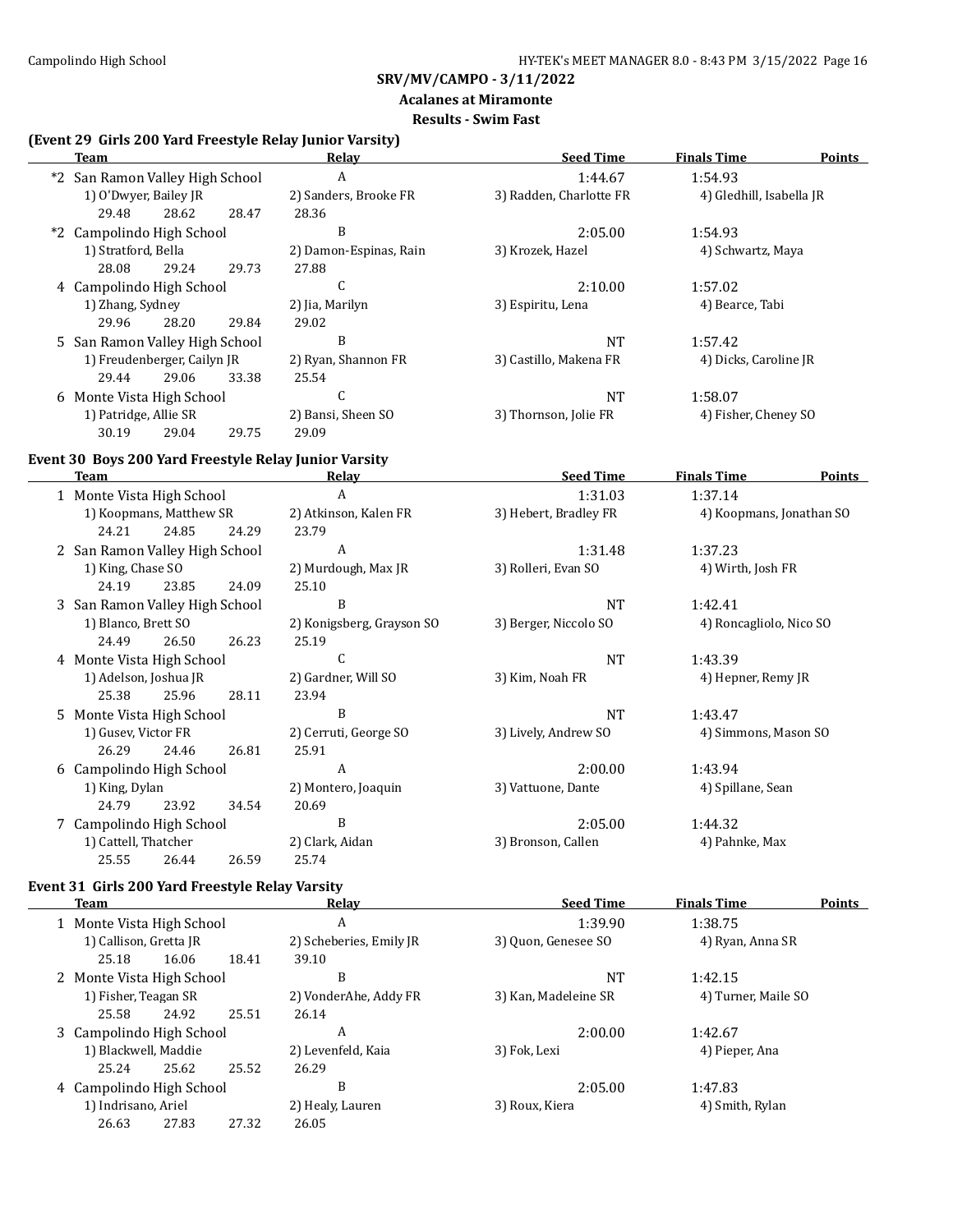#### **Acalanes at Miramonte Results - Swim Fast**

# **(Event 31 Girls 200 Yard Freestyle Relay Varsity)**

| Team                           |       | Relav                 | <b>Seed Time</b>           | <b>Finals Time</b>     | Points |
|--------------------------------|-------|-----------------------|----------------------------|------------------------|--------|
| 5 San Ramon Valley High School |       | A                     | 1:44.67                    | 1:48.24                |        |
| 1) Wight, Caroline SR          |       | 2) Tseng, Ava SO      | 3) Gregory, Hayley SO      | 4) Peterson, Sarah SR  |        |
| 25.51<br>26.21                 | 27.80 | 28.72                 |                            |                        |        |
| 6 San Ramon Valley High School |       | B                     | <b>NT</b>                  | 1:49.87                |        |
| 1) MacBryde, Emily SR          |       | 2) Giannini, Talia SR | 3) Iattoni, Ashley SO      | 4) Senn, Ana FR        |        |
| 26.58<br>28.22                 | 27.21 | 27.86                 |                            |                        |        |
| 7 San Ramon Valley High School |       | U                     | <b>NT</b>                  | 1:50.88                |        |
| 1) Knapp, Avery SO             |       | 2) Moore, Reese FR    | 3) Mundelius, Annabelle JR | 4) Chambliss, Megan JR |        |
| 27.79<br>26.82                 | 29.03 | 27.24                 |                            |                        |        |
| Campolindo High School<br>8    |       | U                     | 2:10.00                    | 1:55.22                |        |
| 1) Charlton, Sophia            |       | 2) Zinman, Natalie    | 3) Thompson, Georgia       | 4) Rorabaugh, Emma     |        |
| 29.00<br>27.98                 | 29.16 | 29.08                 |                            |                        |        |

# **Event 32 Boys 200 Yard Freestyle Relay Varsity**

| Team                           |       |       | Relay                   | <b>Seed Time</b>       | <b>Finals Time</b>     | <b>Points</b> |
|--------------------------------|-------|-------|-------------------------|------------------------|------------------------|---------------|
| 1 Monte Vista High School      |       |       | A                       | 1:31.03                | 1:30.55                |               |
| 1) Lind, Brady JR              |       |       | 2) Bush, Ryen SR        | 3) Nicholson, Alex SO  | 4) VonderAhe, Nick JR  |               |
| 22.91                          | 23.05 | 22.67 | 21.92                   |                        |                        |               |
| 2 San Ramon Valley High School |       |       | A                       | 1:31.48                | 1:31.63                |               |
| 1) Singh, Rohan JR             |       |       | 2) Jones, Sawyer SO     | 3) Borden, Nicholas JR | 4) Haket, Dane SR      |               |
| 23.14                          | 23.35 | 22.94 | 22.20                   |                        |                        |               |
| 3 Campolindo High School       |       |       | A                       | 2:00.00                | 1:33.46                |               |
| 1) O?hare, Hayden              |       |       | 2) Rego, Nate           | 3) Younger, Owen       | 4) Lalli, Reid         |               |
| 23.55                          | 22.93 | 24.30 | 22.68                   |                        |                        |               |
| 4 Monte Vista High School      |       |       | C                       | NT                     | 1:36.24                |               |
| 1) Rantz, Wyatt JR             |       |       | 2) Lerouge, Adrien FR   | 3) Mehmood, Zeeshan JR | 4) Bouch, Trevor SO    |               |
| 24.69                          | 24.41 | 24.18 | 22.96                   |                        |                        |               |
| 5 Monte Vista High School      |       |       | B                       | NT                     | 1:39.85                |               |
| 1) Kimber, Will SR             |       |       | 2) Huberty, Jacksonn SO | 3) Poulleau, Caden JR  | 4) Tsubota, Chase SO   |               |
| 25.31                          | 24.09 | 24.87 | 25.58                   |                        |                        |               |
| 6 San Ramon Valley High School |       |       | B                       | NT                     | 1:43.33                |               |
| 1) Brown, Ethan SR             |       |       | 2) Graham, Benjamin SO  | 3) Wold, Matthew SR    | 4) Parkinson, Shane SO |               |
| 26.89                          | 24.00 | 26.08 | 26.36                   |                        |                        |               |

# **Event 33 Girls 100 Yard Backstroke Junior Varsity**

| Name                                | Yr School                      | <b>Seed Time</b> | <b>Finals Time</b> | Points |
|-------------------------------------|--------------------------------|------------------|--------------------|--------|
| 1 Mendiola, Jewel<br>32.70<br>31.74 | Campolindo High School         | 1:03.91          | 1:04.44            |        |
| 2 Oh, Siena<br>31.29<br>34.31       | FR Monte Vista High School     | 1:06.97          | 1:05.60            |        |
| 3 Patridge, Jenna<br>31.98<br>33.69 | FR Monte Vista High School     | 1:06.54          | 1:05.67            |        |
| 4 Lederle, Sammie<br>34.90<br>33.17 | Campolindo High School         | 1:06.28          | 1:08.07            |        |
| 5 Frazier, Sammy<br>33.53<br>35.25  | Campolindo High School         | 1:07.87          | 1:08.78            |        |
| 6 Menard, London<br>35.95<br>33.33  | Campolindo High School         | 1:07.31          | 1:09.28            |        |
| 7 Kunjoor, Khushi<br>35.62<br>33.78 | Monte Vista High School<br>SR. | 1:09.53          | 1:09.40            |        |
| Gafni, Grace<br>8<br>36.39<br>34.40 | Campolindo High School         | 1:09.70          | 1:10.79            |        |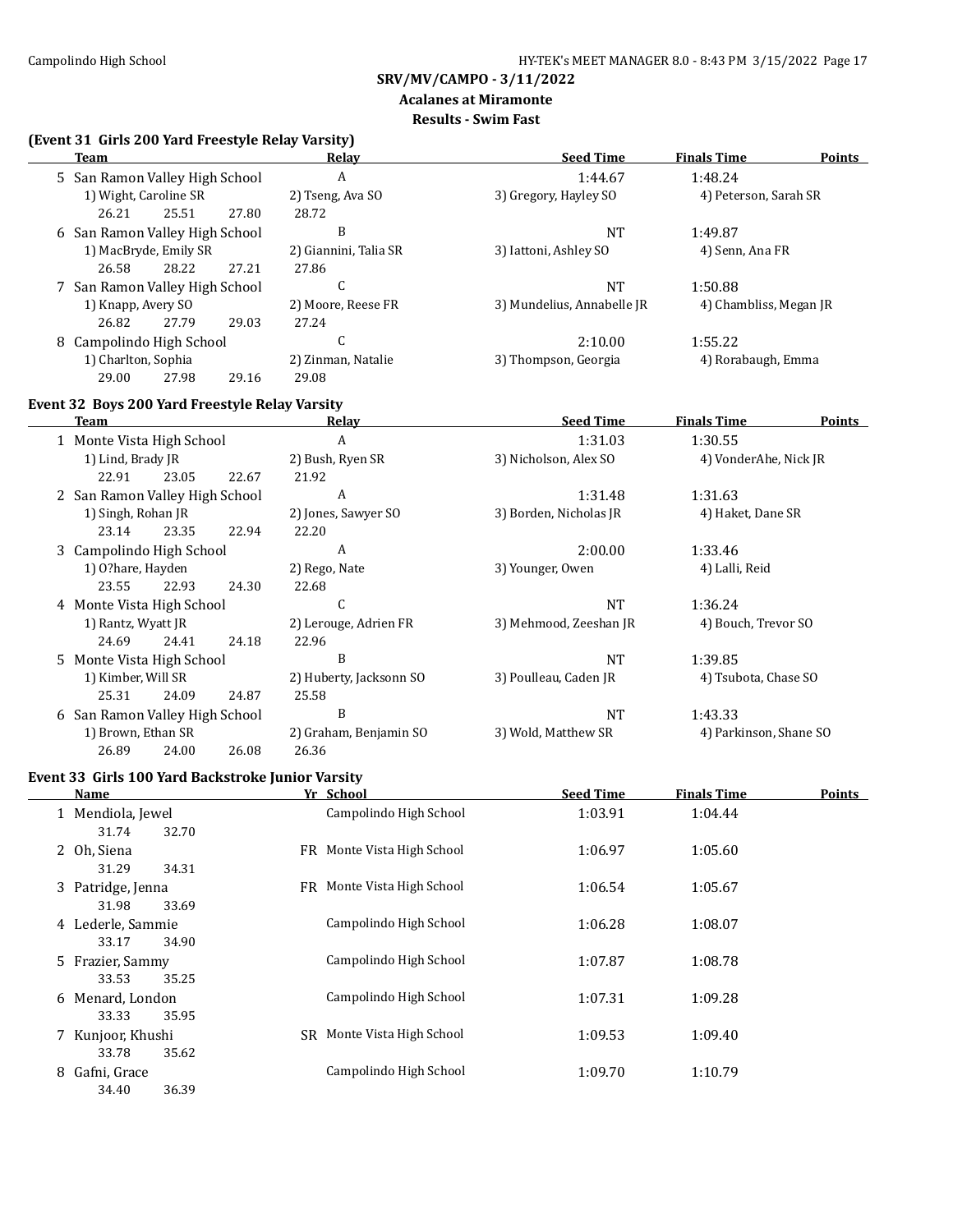#### **Acalanes at Miramonte Results - Swim Fast**

# **(Event 33 Girls 100 Yard Backstroke Junior Varsity)**

|    | Name                                       |     | Yr School                       | <b>Seed Time</b> | <b>Finals Time</b> | <b>Points</b> |
|----|--------------------------------------------|-----|---------------------------------|------------------|--------------------|---------------|
|    | 9 Sanders, Brooke<br>34.57<br>36.51        |     | FR San Ramon Valley High School | 1:14.01          | 1:11.08            |               |
| 10 | McCarthy, Vivi<br>35.32<br>37.50           |     | Campolindo High School          | 1:10.18          | 1:12.82            |               |
|    | 11 Mimran, Sophia<br>36.41<br>38.56        |     | FR Monte Vista High School      | 1:20.50          | 1:14.97            |               |
|    | 12 Brodigan, Hailey<br>35.50<br>40.59      | SO. | Monte Vista High School         | 1:19.66          | 1:16.09            |               |
| 13 | Libertore, Kaitlyn<br>37.36<br>39.87       | SO. | San Ramon Valley High School    | 1:17.52          | 1:17.23            |               |
|    | 14 Freudenberger, Cailyn<br>38.50<br>39.91 |     | IR San Ramon Valley High School | 1:20.28          | 1:18.41            |               |
| 15 | Temkin, Brooke<br>42.14<br>37.26           |     | FR San Ramon Valley High School | 1:20.05          | 1:19.40            |               |
| 16 | Azab, Hana<br>40.83<br>43.65               | 09  | San Ramon Valley High School    | 1:22.45          | 1:24.48            |               |

#### **Event 34 Boys 100 Yard Backstroke Junior Varsity**

|    | Name                 | Yr School                       | <b>Seed Time</b> | <b>Finals Time</b> | <b>Points</b> |
|----|----------------------|---------------------------------|------------------|--------------------|---------------|
|    | 1 Tovani, Nick       | SO San Ramon Valley High School | <b>NT</b>        | 59.26              |               |
|    | 28.64<br>30.62       |                                 |                  |                    |               |
|    | 2 Koopmans, Matthew  | SR Monte Vista High School      | 1:04.30          | 1:03.13            |               |
|    | 31.49<br>31.64       |                                 |                  |                    |               |
|    | 3 Seo, Chris         | Campolindo High School          | 1:03.13          | 1:03.70            |               |
|    | 30.90<br>32.80       |                                 |                  |                    |               |
|    | 4 Murdough, Max      | IR San Ramon Valley High School | 1:06.40          | 1:04.83            |               |
|    | 30.77<br>34.06       |                                 |                  |                    |               |
|    | 5 Tzorbatzakis, Niko | Campolindo High School          | 1:04.90          | 1:05.59            |               |
|    | 31.59<br>34.00       |                                 |                  |                    |               |
|    | 6 Hebert, Bradley    | FR Monte Vista High School      | 1:05.69          | 1:06.06            |               |
|    |                      |                                 |                  |                    |               |
|    | 31.83<br>34.23       |                                 |                  |                    |               |
|    | 7 Mak, Mason         | Campolindo High School          | 1:07.82          | 1:06.77            |               |
|    | 32.72<br>34.05       |                                 |                  |                    |               |
| 8  | Cerruti, George      | SO Monte Vista High School      | NT               | 1:08.63            |               |
|    | 33.06<br>35.57       |                                 |                  |                    |               |
|    | 9 Pahnke, Jack       | Campolindo High School          | 1:10.78          | 1:08.77            |               |
|    | 33.07<br>35.70       |                                 |                  |                    |               |
| 10 | Galamay, Adrian      | FR San Ramon Valley High School | 1:12.29          | 1:09.64            |               |
|    | 34.46<br>35.18       |                                 |                  |                    |               |
| 11 | Gusev, Victor        | FR Monte Vista High School      | 1:09.87          | 1:10.82            |               |
|    | 34.40<br>36.42       |                                 |                  |                    |               |

#### **Event 35 Girls 100 Yard Backstroke Varsity**

| Name                                   | Yr School                       | <b>Seed Time</b> | <b>Finals Time</b> | Points |
|----------------------------------------|---------------------------------|------------------|--------------------|--------|
| 1 Smith, Adriana<br>27.23<br>28.77     | Campolindo High School          | 58.00            | 56.00              |        |
| 2 Kelly, Kyla<br>30.90<br>28.70        | SR Monte Vista High School      | 1:00.07          | 59.60              |        |
| 3 Scheberies, Emily<br>30.90<br>28.74  | IR Monte Vista High School      | 59.02            | 59.64              |        |
| 4 Stevenson, Miranda<br>29.70<br>32.93 | SO San Ramon Valley High School | 1:02.53          | 1:02.63            |        |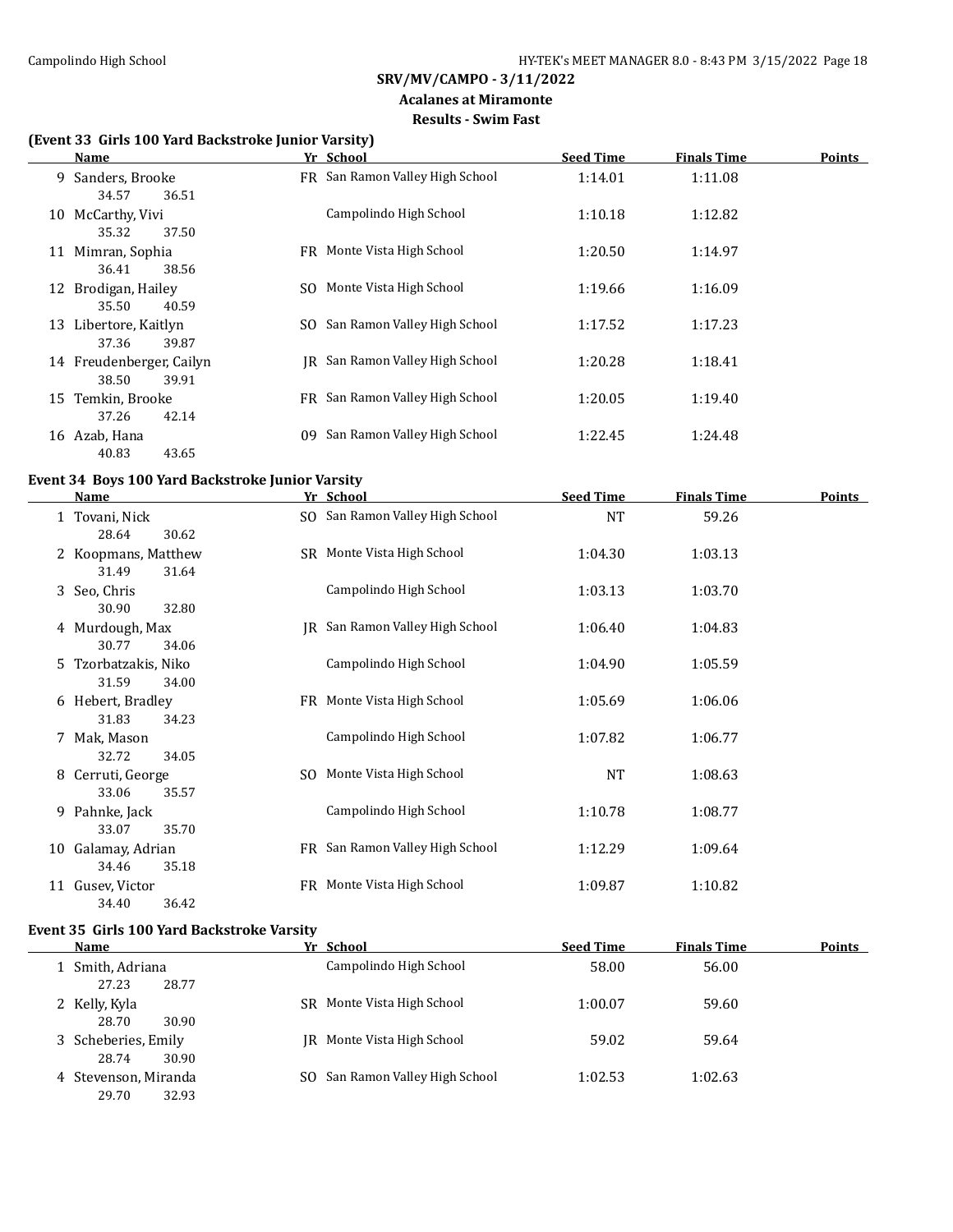#### **Acalanes at Miramonte Results - Swim Fast**

# **(Event 35 Girls 100 Yard Backstroke Varsity)**

|   | <b>Name</b>        | Yr School                       | <b>Seed Time</b> | <b>Finals Time</b> | <b>Points</b> |
|---|--------------------|---------------------------------|------------------|--------------------|---------------|
|   | 5 Bove, Natalie    | Campolindo High School          | 1:02.80          | 1:03.67            |               |
|   | 32.88<br>30.79     |                                 |                  |                    |               |
|   | 6 Stambaugh, Regan | Campolindo High School          | 1:02.50          | 1:04.15            |               |
|   | 31.41<br>32.74     |                                 |                  |                    |               |
|   | 7 Wight, Caroline  | SR San Ramon Valley High School | 1:05.90          | 1:04.89            |               |
|   | 33.48<br>31.41     |                                 |                  |                    |               |
| 8 | Simpson, Aubrey    | JR Monte Vista High School      | NT               | 1:05.21            |               |
|   | 31.43<br>33.78     |                                 |                  |                    |               |
|   | 9 Fissel, Olivia   | SR Monte Vista High School      | 1:06.14          | 1:05.92            |               |
|   | 31.30<br>34.62     |                                 |                  |                    |               |
|   | 10 Joyce, Delaney  | Campolindo High School          | 1:03.50          | 1:06.51            |               |
|   | 32.42<br>34.09     |                                 |                  |                    |               |
|   | 11 Senn, Ana       | FR San Ramon Valley High School | <b>NT</b>        | 1:06.86            |               |
|   | 32.81<br>34.05     |                                 |                  |                    |               |
|   | 12 MacBryde, Emily | SR San Ramon Valley High School | 1:06.62          | 1:07.26            |               |
|   | 32.03<br>35.23     |                                 |                  |                    |               |
|   |                    |                                 |                  |                    |               |
|   | 13 VonderAhe, Addy | FR Monte Vista High School      | <b>NT</b>        | 1:08.19            |               |
|   | 33.15<br>35.04     |                                 |                  |                    |               |

# **Event 36 Boys 100 Yard Backstroke Varsity**

| Name                 | Yr School                       | <b>Seed Time</b> | <b>Finals Time</b> | Points |
|----------------------|---------------------------------|------------------|--------------------|--------|
| 1 VonderAhe, Nick    | JR Monte Vista High School      | <b>NT</b>        | 54.92              |        |
| 26.71<br>28.21       |                                 |                  |                    |        |
| 2 Chivers, Garrett   | Campolindo High School          | 57.36            | 56.93              |        |
| 27.88<br>29.05       |                                 |                  |                    |        |
| 3 Kannan, Amit       | FR San Ramon Valley High School | 57.62            | 57.86              |        |
| 29.88<br>27.98       |                                 |                  |                    |        |
| 4 Cheney, Nate       | SO San Ramon Valley High School | <b>NT</b>        | 1:00.04            |        |
| 29.44<br>30.60       |                                 |                  |                    |        |
| 5 Arney, Drew        | SO Monte Vista High School      | 1:00.83          | 1:00.36            |        |
| 29.12<br>31.24       |                                 |                  |                    |        |
| 6 Leary, Connor      | SO San Ramon Valley High School | 1:00.87          | 1:00.68            |        |
| 29.31<br>31.37       |                                 |                  |                    |        |
|                      |                                 |                  |                    |        |
| 7 Mehmood, Zeeshan   | IR Monte Vista High School      | 1:00.69          | 1:00.94            |        |
| 29.14<br>31.80       |                                 |                  |                    |        |
| Lerouge, Adrien<br>8 | FR Monte Vista High School      | 1:02.60          | 1:02.95            |        |
| 30.72<br>32.23       |                                 |                  |                    |        |
| Gong, Mateo<br>9.    | Campolindo High School          | 1:05.10          | 1:03.22            |        |
| 33.12<br>30.10       |                                 |                  |                    |        |

#### **Event 37 Girls 100 Yard Breaststroke Junior Varsity**

| Name                         |              | Yr School                    | <b>Seed Time</b> | <b>Finals Time</b> | Points |
|------------------------------|--------------|------------------------------|------------------|--------------------|--------|
| 1 Powell, Alexandra<br>35.36 | 38.91        | FR Monte Vista High School   | 1:16.56          | 1:14.27            |        |
| 2 Gubser, Marlena<br>35.12   | 41.26        | Campolindo High School       | 1:17.54          | 1:16.38            |        |
| 3 Wilson, Tessa<br>36.84     | 42.09        | Campolindo High School       | 1:21.33          | 1:18.93            |        |
| 4 DeLuca, Mia<br>38.02       | 42.34        | Campolindo High School       | 1:19.18          | 1:20.36            |        |
| 5 Kral, Rachel<br>37.63      | SO.<br>43.43 | San Ramon Valley High School | 1:27.02          | 1:21.06            |        |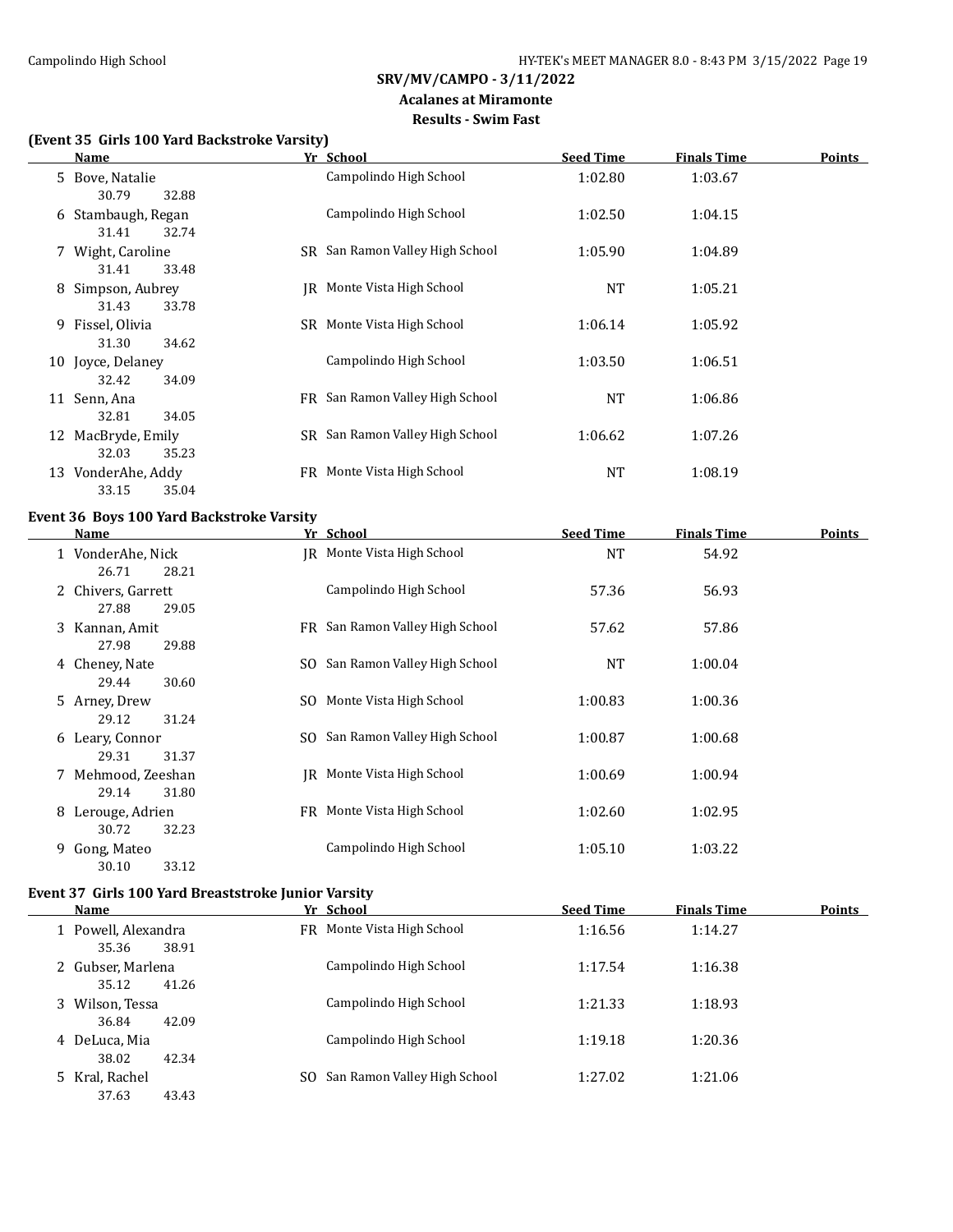#### **Acalanes at Miramonte Results - Swim Fast**

# **(Event 37 Girls 100 Yard Breaststroke Junior Varsity)**

| Name                                 | Yr School                       | <b>Seed Time</b> | <b>Finals Time</b> | <b>Points</b> |
|--------------------------------------|---------------------------------|------------------|--------------------|---------------|
| 6 Ryan, Shannon<br>43.82<br>37.75    | FR San Ramon Valley High School | 1:23.27          | 1:21.57            |               |
| 7 Castillo, Makena<br>38.42<br>44.72 | FR San Ramon Valley High School | 1:21.73          | 1:23.14            |               |
| 8 Gregory, Harriet<br>40.68<br>46.38 | Campolindo High School          | 1:28.20          | 1:27.06            |               |

#### **Event 38 Boys 100 Yard Breaststroke Junior Varsity**

|    | <b>Name</b>                          |     | Yr School                       | <b>Seed Time</b> | <b>Finals Time</b> | <b>Points</b> |
|----|--------------------------------------|-----|---------------------------------|------------------|--------------------|---------------|
|    | 1 Vranesh, William<br>32.22<br>37.03 |     | Campolindo High School          | 1:09.94          | 1:09.25            |               |
|    | 2 Taylor, Ethan<br>32.38<br>37.07    |     | Campolindo High School          | 1:11.33          | 1:09.45            |               |
|    | 3 Wirth, Josh<br>38.04<br>34.11      |     | FR San Ramon Valley High School | 1:11.86          | 1:12.15            |               |
|    | 4 Adelson, Joshua<br>34.85<br>37.97  |     | JR Monte Vista High School      | 1:14.09          | 1:12.82            |               |
|    | 5 Gardner, Will<br>34.49<br>38.73    |     | SO Monte Vista High School      | 1:14.98          | 1:13.22            |               |
|    | 6 Chen, Eric<br>35.43<br>40.14       |     | FR Monte Vista High School      | 1:14.68          | 1:15.57            |               |
|    | 7 Siu, Jakob<br>41.22<br>35.79       | SO. | Monte Vista High School         | 1:20.06          | 1:17.01            |               |
| 8  | Parkinson, Shane<br>37.06<br>40.29   |     | SO San Ramon Valley High School | 1:11.43          | 1:17.35            |               |
|    | 9 Kim, Sean<br>36.69<br>41.34        |     | Campolindo High School          | 1:18.98          | 1:18.03            |               |
|    | 10 Park, Eugene<br>37.69<br>41.02    |     | Campolindo High School          | 1:19.71          | 1:18.71            |               |
|    | 11 Felson, Dylan<br>37.19<br>41.90   |     | Campolindo High School          | 1:18.24          | 1:19.09            |               |
| 12 | Drozdowicz, Daniel<br>37.94<br>42.33 | FR. | San Ramon Valley High School    | 1:21.53          | 1:20.27            |               |

#### **Event 39 Girls 100 Yard Breaststroke Varsity**

| Name                                | Yr School                       | <b>Seed Time</b> | <b>Finals Time</b> | <b>Points</b> |
|-------------------------------------|---------------------------------|------------------|--------------------|---------------|
| 1 Lockyer, Hannah<br>30.87<br>35.20 | SR Monte Vista High School      | 1:07.11          | 1:06.07            |               |
| 2 Hemige, Pooja<br>37.39<br>32.67   | IR Monte Vista High School      | 1:09.75          | 1:10.06            |               |
| 3 Gregory, Hayley<br>33.32<br>36.92 | SO San Ramon Valley High School | 1:11.49          | 1:10.24            |               |
| 4 Shane, Emma<br>34.00<br>39.10     | Campolindo High School          | 1:12.55          | 1:13.10            |               |
| 5 Kan, Madeleine<br>35.20<br>38.92  | Monte Vista High School<br>SR.  | 1:17.74          | 1:14.12            |               |
| 6 MacBryde, Sarah<br>39.72<br>35.74 | SR San Ramon Valley High School | 1:17.78          | 1:15.46            |               |
| 7 Simpson, Aubrey<br>37.23<br>39.83 | Monte Vista High School<br>IR.  | 1:16.46          | 1:17.06            |               |
| 8 Hoffman, Morgan<br>41.54<br>35.70 | SO San Ramon Valley High School | 1:17.40          | 1:17.24            |               |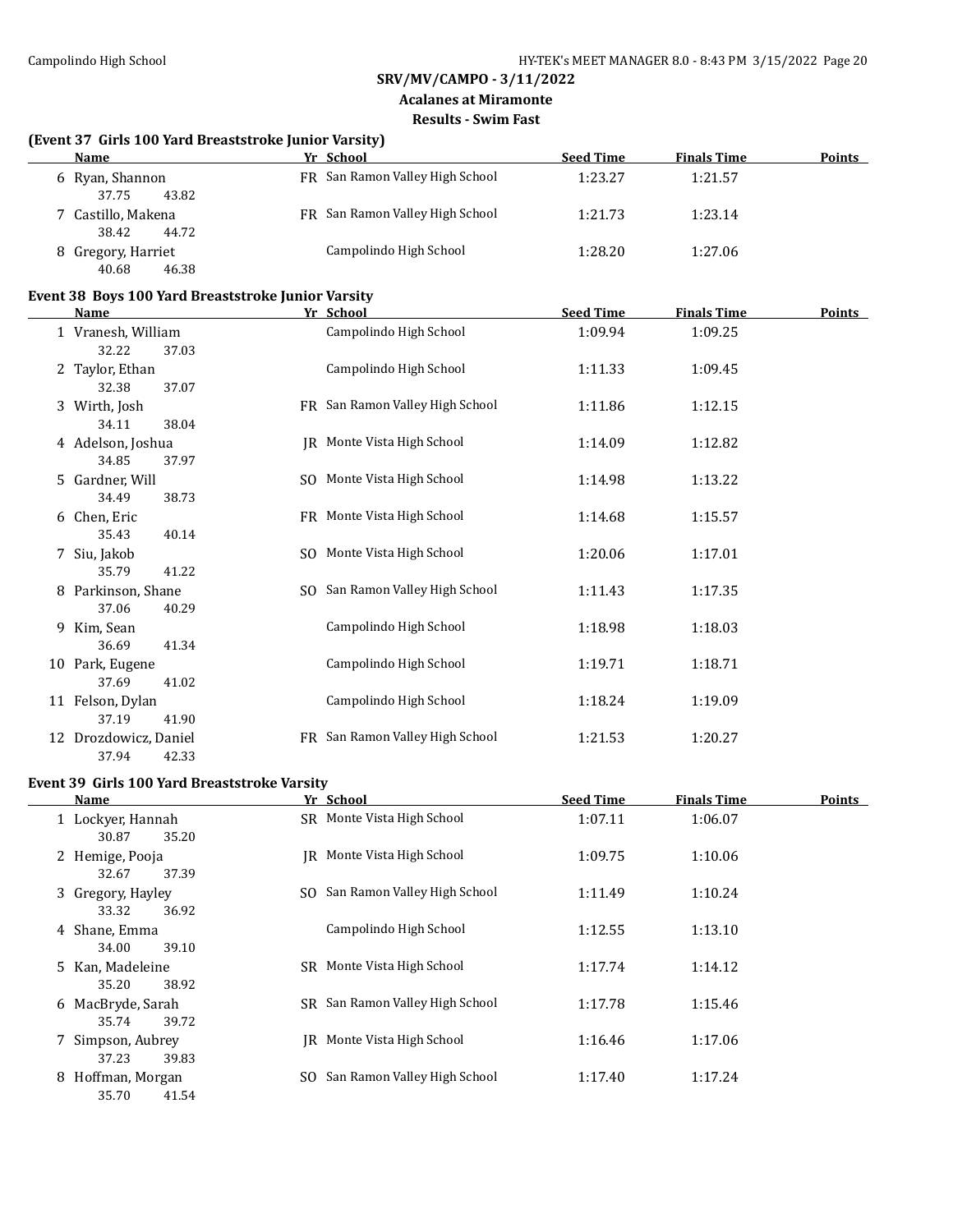#### **Acalanes at Miramonte Results - Swim Fast**

#### **(Event 39 Girls 100 Yard Breaststroke Varsity)**

| Name                                    | Yr School              | <b>Seed Time</b> | <b>Finals Time</b> | <b>Points</b> |
|-----------------------------------------|------------------------|------------------|--------------------|---------------|
| Dendinger, Anna<br>Q.<br>36.86<br>41.20 | Campolindo High School | 1:18.92          | 1:18.06            |               |
| 10 Resnick, Ashley<br>38.81<br>44.13    | Campolindo High School | 1:21.81          | 1:22.94            |               |
| Wilson, Ava<br>11<br>39.93<br>45.78     | Campolindo High School | 1:29.14          | 1:25.71            |               |

#### **Event 40 Boys 100 Yard Breaststroke Varsity**

|    | Name                                 |     | Yr School                       | <b>Seed Time</b> | <b>Finals Time</b> | <b>Points</b> |
|----|--------------------------------------|-----|---------------------------------|------------------|--------------------|---------------|
|    | 1 O?hare, Hayden<br>29.59<br>33.86   |     | Campolindo High School          | 1:03.69          | 1:03.45            |               |
|    | 2 Kan, Sammy<br>30.78<br>33.65       | SO. | Monte Vista High School         | 1:04.90          | 1:04.43            |               |
|    | 3 Smith, Parker<br>31.00<br>34.33    |     | Campolindo High School          | 1:06.19          | 1:05.33            |               |
|    | 4 Bush, Ryen<br>31.60<br>35.76       |     | SR Monte Vista High School      | 1:06.90          | 1:07.36            |               |
|    | 5 Haket, Dane<br>31.50<br>36.81      |     | SR San Ramon Valley High School | 1:06.32          | 1:08.31            |               |
| 6  | Tsubota, Chase<br>32.34<br>37.11     |     | SO Monte Vista High School      | 1:07.06          | 1:09.45            |               |
|    | 7 Velek, Evan<br>31.90<br>38.81      |     | Campolindo High School          | 1:06.56          | 1:10.71            |               |
|    | 8 Parkinson, Shane<br>32.69<br>38.65 |     | SO San Ramon Valley High School | NT               | 1:11.34            |               |
| 9. | Graham, Benjamin<br>33.60<br>37.93   |     | SO San Ramon Valley High School | 1:10.66          | 1:11.53            |               |

# **Event 41 Girls 400 Yard Freestyle Relay Junior Varsity**

|   | Team                           |                              |       |                         | Relay                    |         |       | <b>Seed Time</b>            | Finals Time            | <b>Points</b> |
|---|--------------------------------|------------------------------|-------|-------------------------|--------------------------|---------|-------|-----------------------------|------------------------|---------------|
|   | 1 Campolindo High School       |                              |       | A                       |                          |         |       | 4:00.00                     | 3:59.98                |               |
|   | 1) Lederle, Sophie             |                              |       | 2) Frazier, Sammy       |                          |         |       | 3) Lederle, Sammie          | 4) Frazier, Nikki      |               |
|   |                                | 30.46 1:01.64                | 28.80 | 1:00.20                 | 27.79                    | 58.25   | 27.76 | 59.89                       |                        |               |
|   | 2 Campolindo High School       |                              |       | C                       |                          |         |       | 4:05.00                     | 4:09.14                |               |
|   | 1) Calica, Meliana             |                              |       | 2) Ra, Amelia           |                          |         |       | 3) Stratford, Bella         | 4) Balassi, Siena      |               |
|   | 29.49                          | 1:01.62                      | 29.67 | 1:02.08                 | 30.62                    | 1:03.39 | 29.68 | 1:02.05                     |                        |               |
|   | 3 Campolindo High School       |                              |       | B                       |                          |         |       | 4:01.00                     | 4:09.73                |               |
|   | 1) Castro, Allie               |                              |       | 2) Menard, London       |                          |         |       | 3) Mendiola, Jewel          | 4) Gubser, Marlena     |               |
|   | 30.17                          | 1:02.99                      | 15.11 | 1:03.26                 | 30.16                    | 1:04.85 | 28.02 | 58.63                       |                        |               |
|   | 4 Monte Vista High School      |                              |       | A                       |                          |         |       | 3:42.41                     | 4:12.35                |               |
|   | 1) Patridge, Jenna FR          |                              |       | 2) Powell, Alexandra FR |                          |         |       | 3) Kunjoor, Khushi SR       | 4) Thornson, Jolie FR  |               |
|   | 30.37                          | 1:03.70                      | 28.10 | 59.48                   | 29.54                    | 1:02.84 | 30.83 | 1:06.33                     |                        |               |
|   | 5 San Ramon Valley High School |                              |       | A                       |                          |         |       | 4:00.42                     | 4:15.51                |               |
|   |                                | 1) Sanders, Brooke FR        |       | 2) Radden, Charlotte FR |                          |         |       | 3) Temkin, Brooke FR        | 4) Postin, Hayden SO   |               |
|   | 31.17                          | 1:04.31                      | 29.37 | 1:03.28                 | 30.02                    | 1:04.83 | 30.27 | 1:03.09                     |                        |               |
| 6 |                                | San Ramon Valley High School |       | B                       |                          |         |       | <b>NT</b>                   | 4:30.50                |               |
|   |                                | 1) Gledhill, Isabella JR     |       |                         | 2) Libertore, Kaitlyn SO |         |       | 3) Freudenberger, Cailyn JR | 4) Kral, Rachel SO     |               |
|   | 31.51                          | 1:06.13                      | 32.61 | 1:10.96                 | 31.36                    | 1:06.40 | 31.20 | 1:07.01                     |                        |               |
|   | 7 Monte Vista High School      |                              |       | C                       |                          |         |       | <b>NT</b>                   | 4:37.12                |               |
|   |                                | 1) Mimran, Sophia FR         |       |                         | 2) Fisher, Cheney SO     |         |       | 3) Sohal, Nimmi SO          | 4) Brodigan, Hailey SO |               |
|   | 31.75                          | 1:07.12                      | 31.22 | 1:07.98                 | 34.38                    | 1:25.59 | 19.70 | 56.43                       |                        |               |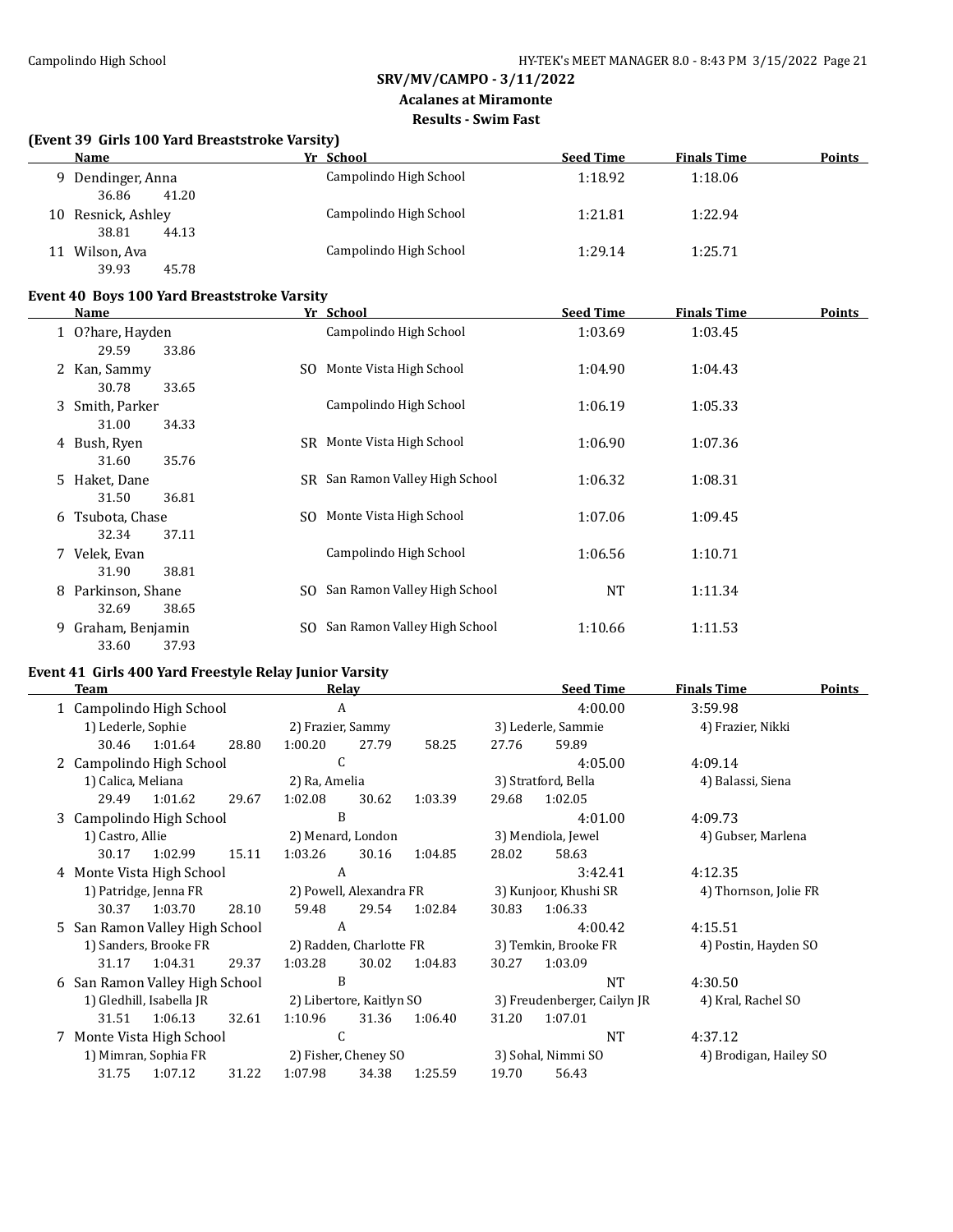# **Acalanes at Miramonte**

**Results - Swim Fast**

#### **(Event 41 Girls 400 Yard Freestyle Relay Junior Varsity)**

| Team                           |                       | Relay   | <b>Seed Time</b> |         |       | <b>Finals Time</b> | <b>Points</b> |                      |  |
|--------------------------------|-----------------------|---------|------------------|---------|-------|--------------------|---------------|----------------------|--|
| 8 San Ramon Valley High School |                       |         |                  |         |       |                    | NT            | 4:52.01              |  |
|                                | 1) Nuckols, Sydney JR |         |                  |         |       | 3) Azab, Dana SO   |               | 4) Binder, Hannah SO |  |
| 33.96<br>1:12.09               | 34.63                 | 1.14.79 | 32.68            | 1:17.33 | 27.93 | 1:07.80            |               |                      |  |

# **Event 42 Boys 400 Yard Freestyle Relay Junior Varsity**

| Team |                                |       |       |                       | <b>Relay</b>            |       |                    | <b>Seed Time</b>     | <b>Finals Time</b>   | <b>Points</b> |
|------|--------------------------------|-------|-------|-----------------------|-------------------------|-------|--------------------|----------------------|----------------------|---------------|
|      | 1 Campolindo High School       |       |       |                       | A                       |       |                    | 4:00.00              | 3:41.45              |               |
|      | 1) King, Dylan                 |       |       |                       | 2) Tzorbatzakis, Niko   |       |                    | 3) Zhang, Bruce      | 4) Vranesh, William  |               |
|      | 26.85                          | 55.40 | 26.89 | 56.73                 | 26.83                   | 56.28 | 16.48              | 53.04                |                      |               |
|      | 2 San Ramon Valley High School |       |       | A                     |                         |       |                    | 3:32.48              | 3:48.71              |               |
|      | 1) Rolleri, Evan SO            |       |       |                       | 2) Roncagliolo, Nico SO |       |                    | 3) King, Chase SO    | 4) Tovani, Nick SO   |               |
|      | 27.21                          | 57.83 | 27.34 | 58.90                 | 25.87                   | 57.44 | 25.07              | 54.54                |                      |               |
|      | 3 Campolindo High School       |       |       | B                     |                         |       |                    | 4:05.00              | 3:50.43              |               |
|      | 1) Montero, Joaquin            |       |       | 2) Vattuone, Dante    |                         |       |                    | 3) Cattell, Thatcher | 4) Pahnke, Max       |               |
|      | 27.33                          | 56.27 | 27.68 | 59.41                 | 27.09                   | 57.36 | 26.76              | 57.39                |                      |               |
|      | 4 San Ramon Valley High School |       |       | B                     |                         |       |                    | NT                   | 3:50.53              |               |
|      | 1) Corrallo, Jaedi SO          |       |       | 2) Blanco, Brett SO   |                         |       |                    | 3) VonSosen, Will JR | 4) Wolfe, Verik SO   |               |
|      | 27.05                          | 56.10 | 27.69 | 1:02.30               | 25.70                   | 55.58 | 26.31              | 56.55                |                      |               |
|      | 5 Monte Vista High School      |       |       | A                     |                         |       |                    | 3:23.36              | 3:51.20              |               |
|      | 1) Hughes, Jason SO            |       |       | 2) Atkinson, Kalen FR |                         |       | 3) Wang, Nathan FR |                      | 4) Tinloy, Jack FR   |               |
|      | 28.47                          | 57.81 | 27.68 | 59.09                 | 27.95                   | 59.26 | 26.20              | 55.04                |                      |               |
|      | 6 Campolindo High School       |       |       | C                     |                         |       |                    | 4:06.00              | 3:53.90              |               |
|      | 1) Bronson, Callen             |       |       | 2) Felson, Dylan      |                         |       | 3) Seo, Chris      |                      | 4) Arnold, Beckham   |               |
|      | 27.84                          | 58.66 | 28.14 | 1:01.40               | 25.00                   | 54.17 | 27.27              | 59.67                |                      |               |
|      | 7 Monte Vista High School      |       |       | B                     |                         |       |                    | NT                   | 3:53.93              |               |
|      | 1) Cerruti, George SO          |       |       |                       | 2) Gusev, Victor FR     |       |                    | 3) Hepner, Remy JR   | 4) Lively, Andrew SO |               |
|      | 27.13                          | 57.50 | 27.45 | 58.63                 | 27.45                   | 58.21 | 28.22              | 59.59                |                      |               |
|      |                                |       |       |                       |                         |       |                    |                      |                      |               |

# **Event 43 Girls 400 Yard Freestyle Relay Varsity**

| <b>Team</b>              |                                |                                |       | Relay                |                        |         | <b>Seed Time</b> | <b>Finals Time</b>      | <b>Points</b>            |  |
|--------------------------|--------------------------------|--------------------------------|-------|----------------------|------------------------|---------|------------------|-------------------------|--------------------------|--|
| 1 Campolindo High School |                                |                                |       | A                    |                        |         |                  | 4:00.00                 | 3:40.00                  |  |
|                          | 1) Smith, Adriana              |                                |       | 2) Pieper, Ana       |                        |         |                  | 3) van Meines, Amber    | 4) Blackwell, Maddie     |  |
|                          | 26.03                          | 53.53                          | 26.97 | 57.41                | 26.18                  | 55.13   | 25.86            | 53.93                   |                          |  |
|                          | 2 Monte Vista High School      |                                |       | A                    |                        |         |                  | 3:42.41                 | 3:40.15                  |  |
|                          |                                | 1) VonderAhe, Addy FR          |       |                      | 2) Callison, Gretta JR |         |                  | 3) Scheberies, Emily JR | 4) Quon, Genesee SO      |  |
|                          | 26.84                          | 56.57                          | 26.22 | 54.97                | 15.63                  | 55.30   | 25.58            | 53.31                   |                          |  |
|                          | 3 Monte Vista High School      |                                |       |                      | B                      |         |                  | <b>NT</b>               | 3:41.39                  |  |
|                          | 1) Hemige, Pooja JR            |                                |       | 2) Fisher, Teagan SR |                        |         |                  | 3) Kelly, Kyla SR       | 4) Lockyer, Hannah SR    |  |
|                          | 26.66                          | 56.05                          | 26.38 | 56.40                | 26.08                  | 54.44   | 25.53            | 54.50                   |                          |  |
|                          | 4 Campolindo High School       |                                |       | B                    |                        |         |                  | 4:01.00                 | 3:44.14                  |  |
|                          | 1) Fok, Jasmine                |                                |       | 2) Baker, Clare      |                        |         | 3) Fok, Lexi     |                         | 4) Levenfeld, Kaia       |  |
|                          | 26.66                          | 54.13                          | 27.40 | 58.17                | 26.94                  | 55.81   | 26.47            | 56.03                   |                          |  |
|                          | 5 San Ramon Valley High School |                                |       | A                    |                        |         |                  | 4:00.42                 | 3:49.45                  |  |
|                          |                                | 1) MacBryde, Sarah SR          |       | 2) Widmer, Ashlyn JR |                        |         |                  | 3) Peterson, Sarah SR   | 4) Stevenson, Miranda SO |  |
|                          | 27.44                          | 57.62                          | 27.54 | 58.05                | 27.30                  | 57.53   | 26.68            | 56.25                   |                          |  |
|                          | 6 Campolindo High School       |                                |       |                      | C                      |         |                  | 4:02.00                 | 3:54.31                  |  |
|                          | 1) Shane, Emma                 |                                |       | 2) Wilkalis, Whitney |                        |         |                  | 3) Indrisano, Ariel     | 4) Bove, Natalie         |  |
|                          | 27.60                          | 58.04                          | 28.21 | 59.10                | 27.91                  | 58.56   | 27.75            | 58.61                   |                          |  |
|                          |                                | 7 San Ramon Valley High School |       | B                    |                        |         |                  | <b>NT</b>               | 4:19.00                  |  |
|                          | 1) Knapp, Avery SO             |                                |       |                      | 2) Moore, Reese FR     |         |                  | 3) Senn, Ana FR         | 4) Rolleri, Gianna SR    |  |
|                          | 28.75                          | 1:01.61                        | 35.09 | 1:42.77              | 31.26                  | 1:01.10 | 33.52            |                         |                          |  |